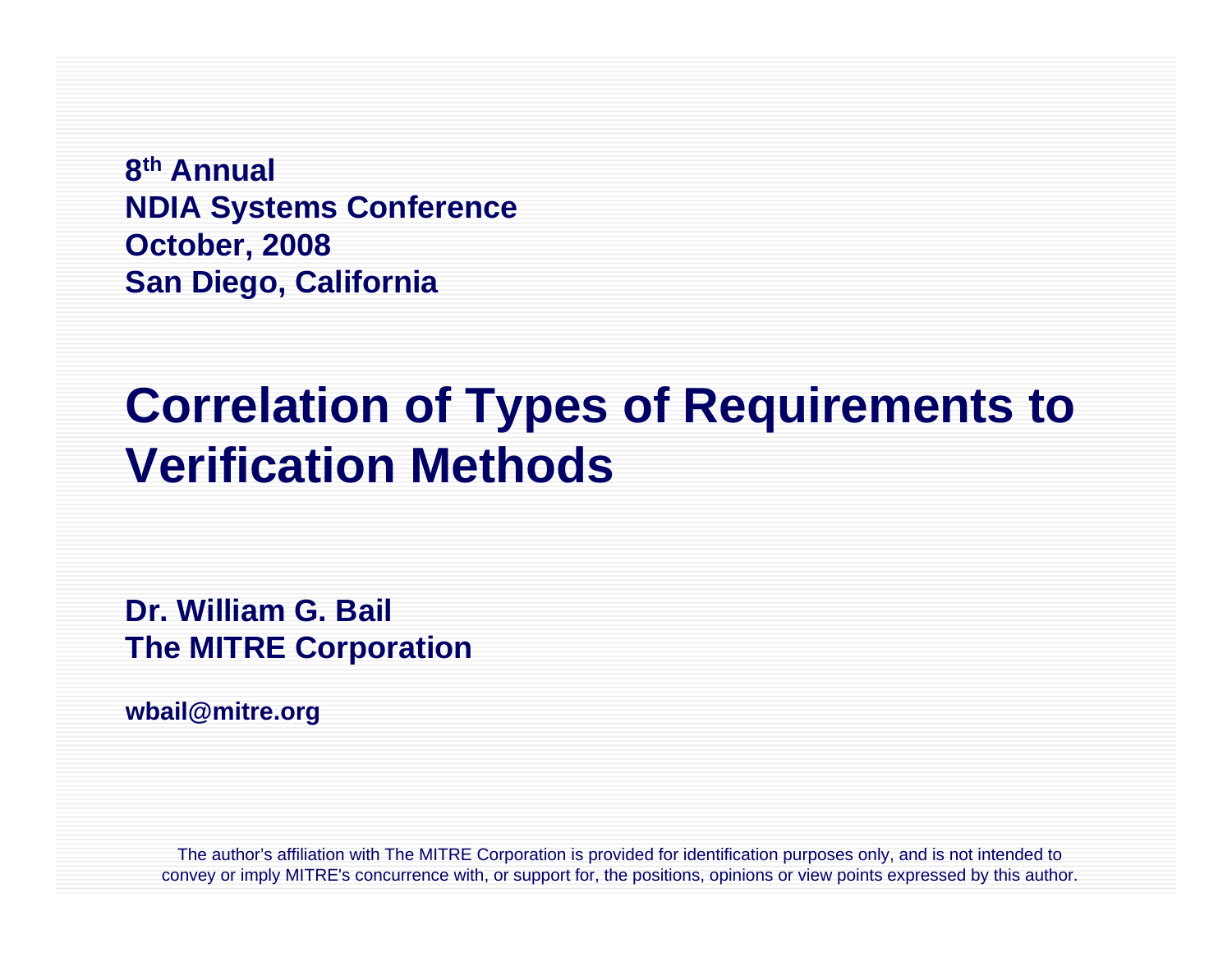### Agenda

#### ◆ Introduction

- ◆ Types of requirements
- Verification techniques
- ◆ Selecting techniques for requirements
- ◆ Examples
- ◆ Summary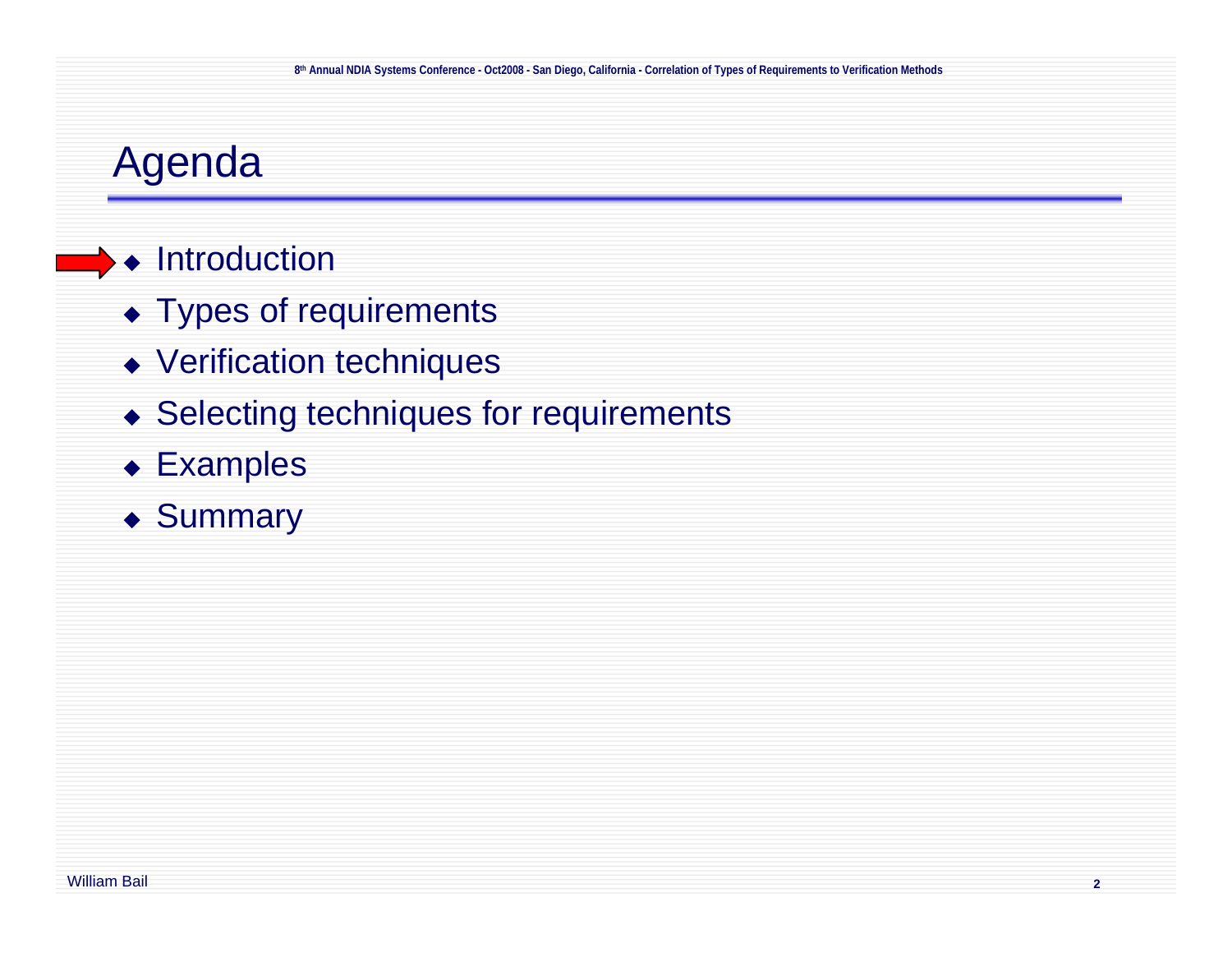#### Introduction

- When developing systems, it is a good idea to be able to show the customer that the system works
	- » Especially if you want to get paid
- $\bullet$  Involves demonstration of compliance
	- » To all requirements, individually or in batches
	- » To the entire system, in operational environment with real-life operational scenarios
- Overall system "quality" needs to fit with customer's range of acceptability, recognizing that trade-offs are usually made
- Need to construct a valid argument that system satisfies customer's requirements, supported with sufficient objective evidence
	- » A requirement is verifiable if such an argument can be constructed

William Bail **3**This presentation examines some techniques for this proof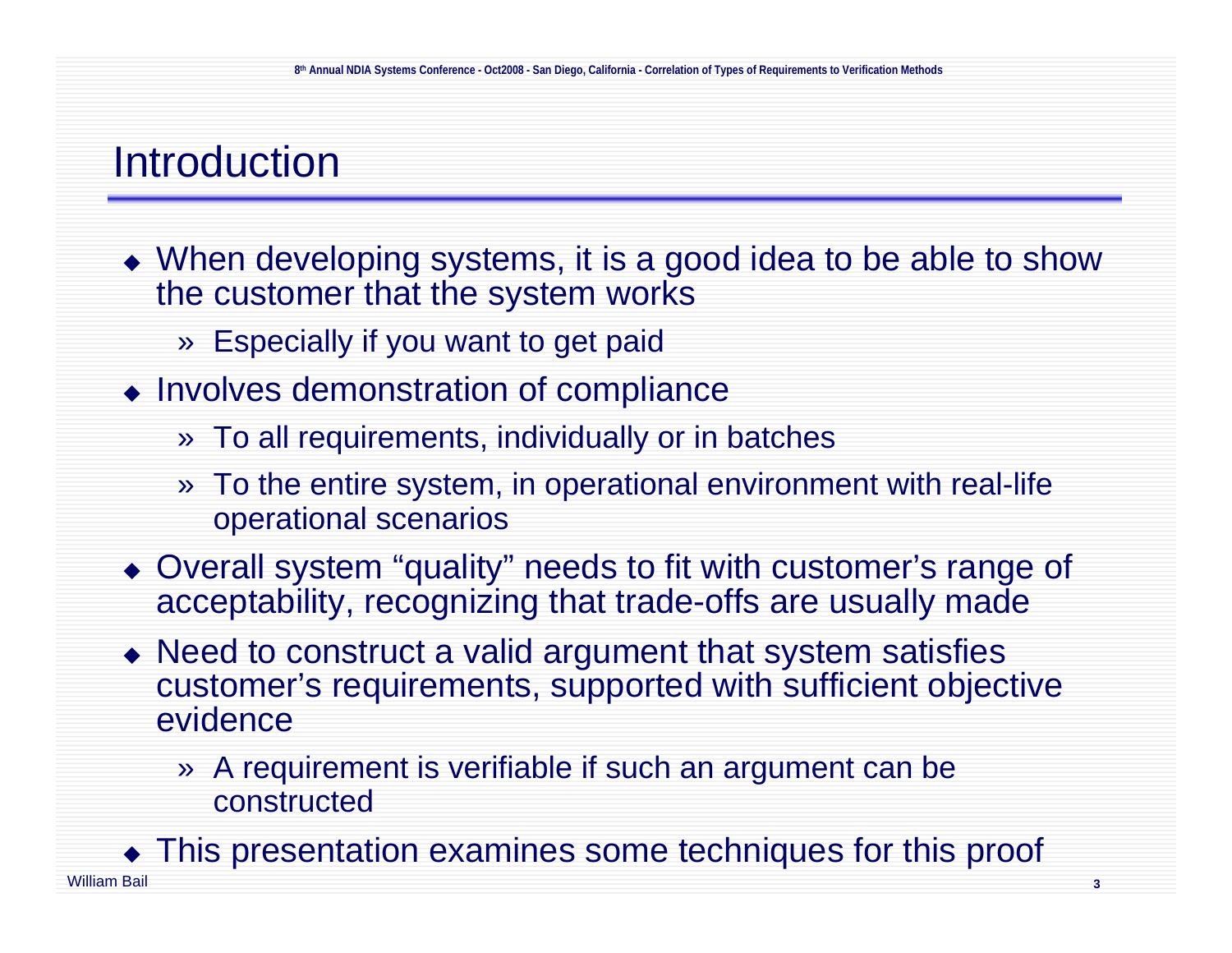# Qualities of requirements (1 of 2)

- IEEE Std 830-1993\* defines nine qualities for requirements specifications
	- » *Complete* All external behaviors are defined
	- » *Unambiguous* Every requirement has one and only one interpretation
	- » *Correct* – Every requirement stated is one that software shall meet
	- »*Consistent* – No subset of requirements conflict with each other
	- » *Verifiable* A cost-effective finite process exists to show that each requirement has been successfully implemented
	- » *Modifiable* SRS structure and style are such that any changes to requirements can be made easily, completely, and consistently while retaining structure and style.

\* IEEE Recommended Practice for Software Requirements Specifications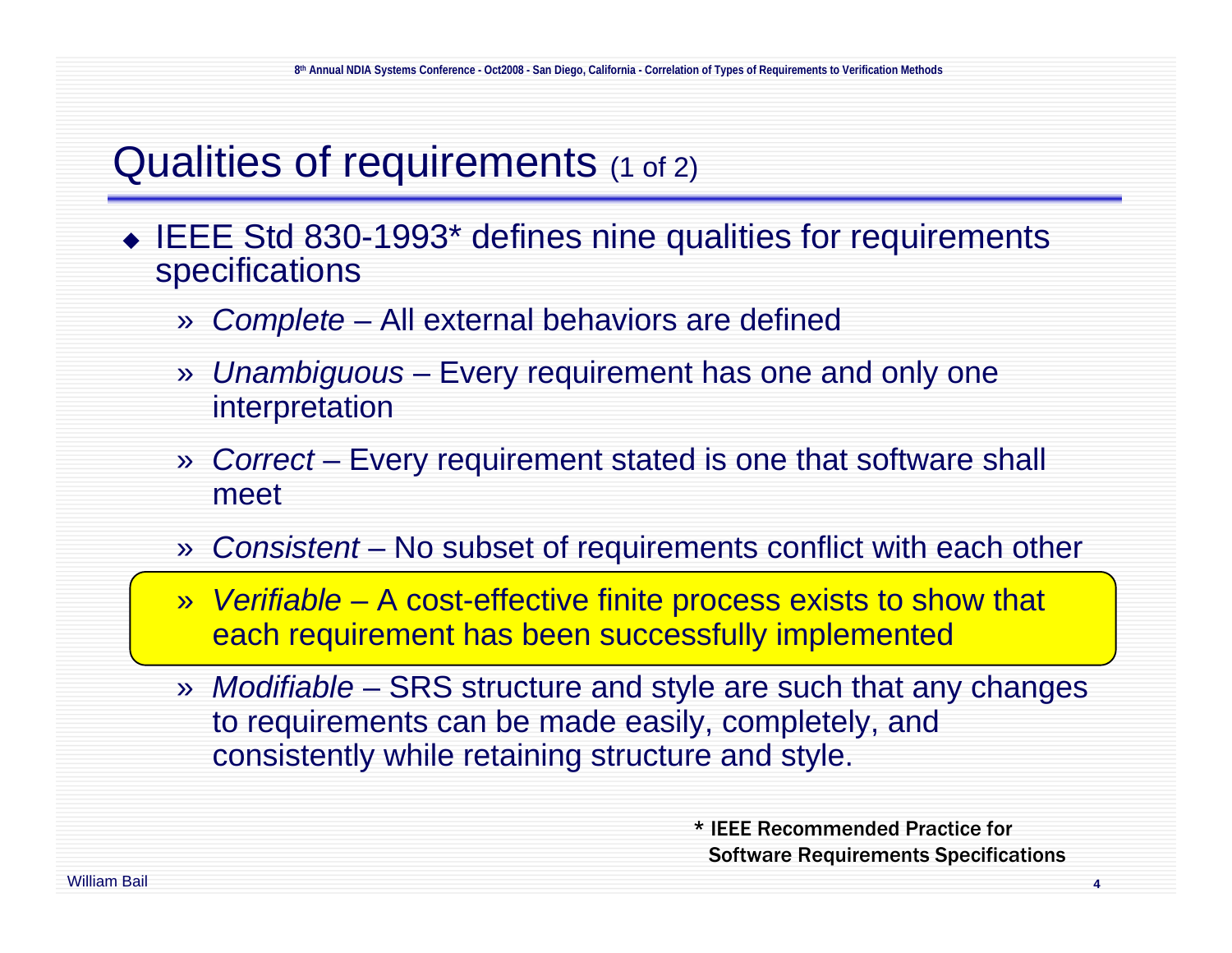# Qualities of requirements (2 of 2)

◆ IEEE Std 830-1993 qualities of requirements (cont'd)

- » *Traceable* Origin of each requirement is clear, and structure facilitates referencing each requirement within lower-level documentation
- » *Ranked for importance* Each requirement rated for criticality to system, based on negative impact should requirement not be implemented
- » *Ranked for stability* Each requirement rated for likelihood to change, based on changing expectations or level of uncertainty in its description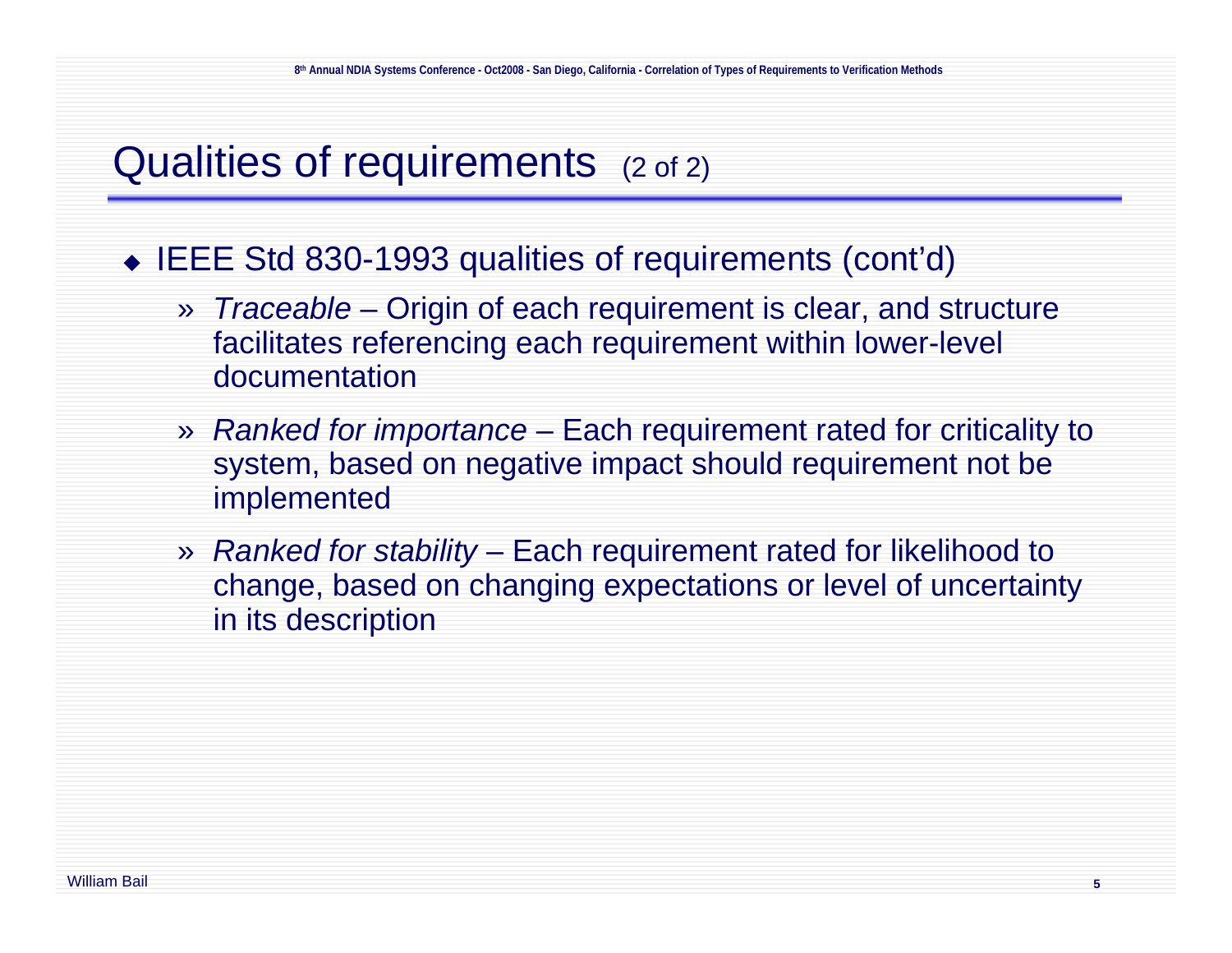# Agenda

- ◆ Introduction
- ◆ Types of requirements
	- Verification techniques
	- ◆ Selecting techniques for requirements
	- Examples
	- ◆ Summary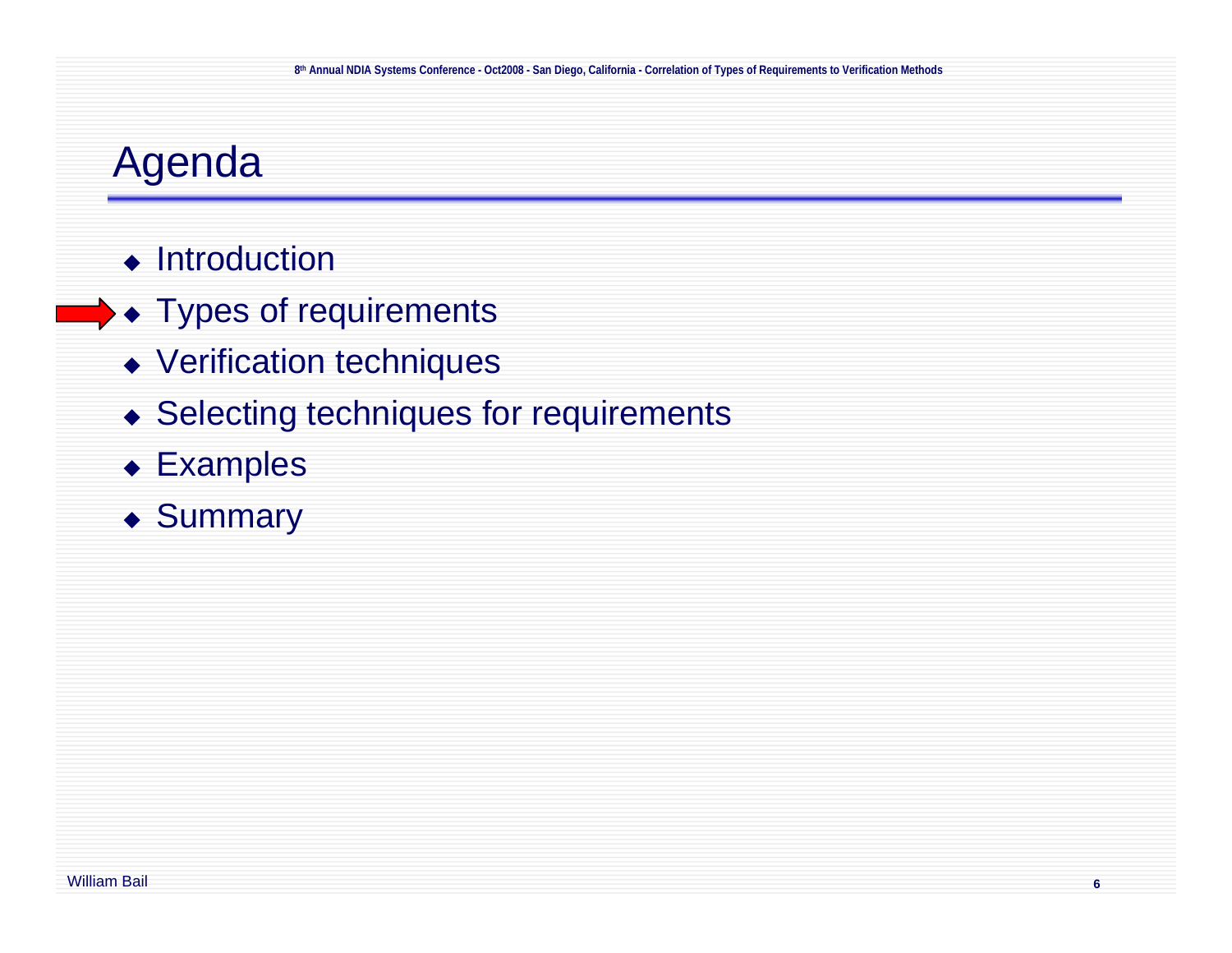### *Requirement* by any other name…

 We use many different words to refer to what we want to see in a system



- They all describe some desired attribute of the to-be-built system
- When developing a system for a customer, we need to prove that the system has the customer's desired attributes
- We have various verification techniques to provide this proof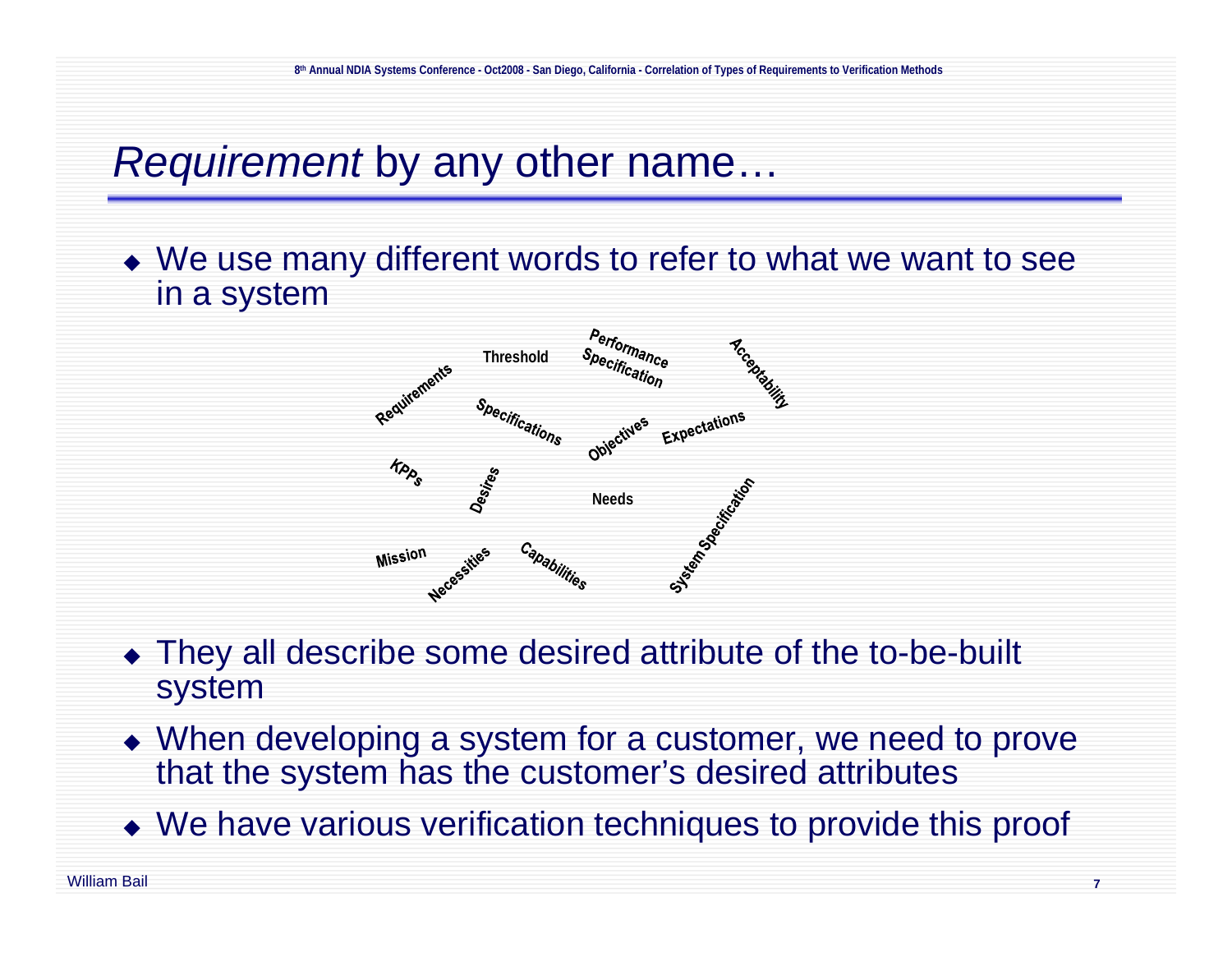#### Differences among requirements

- There are many different types of requirements
	- » Each type has different verification techniques that are suitable
- Planning for verification starts with defining the requirements
	- » Important to define requirements such that they can be verified
	- » A key IEEE quality attribute
- As requirements mature and acquire detail, more detail about how to verify them can be added
- Important to map requirements to the feasible verification techniques early
	- » And mature these as development proceeds
- Good, complete, and unambiguous requirements inherently contain the information necessary for verification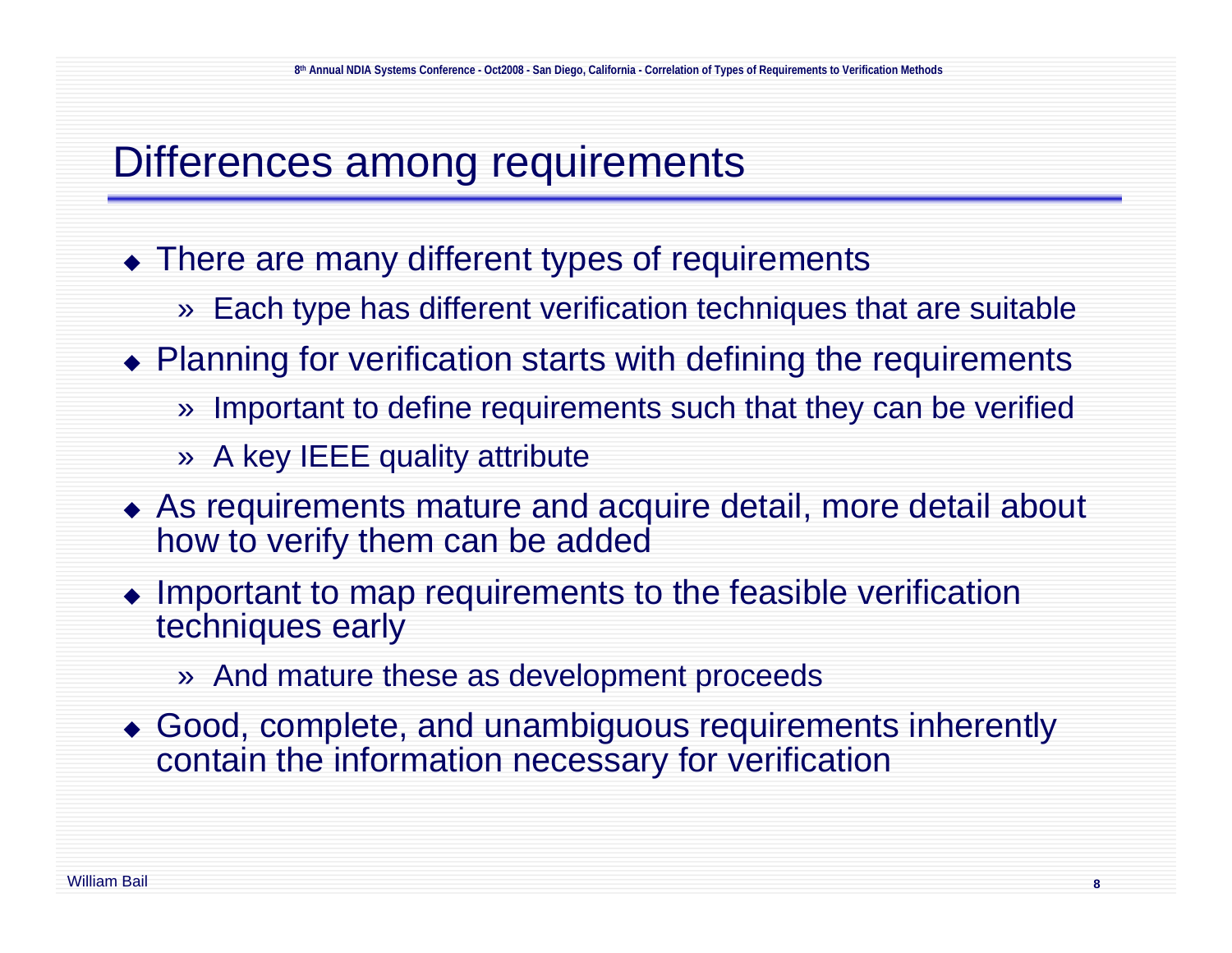# Types of requirements

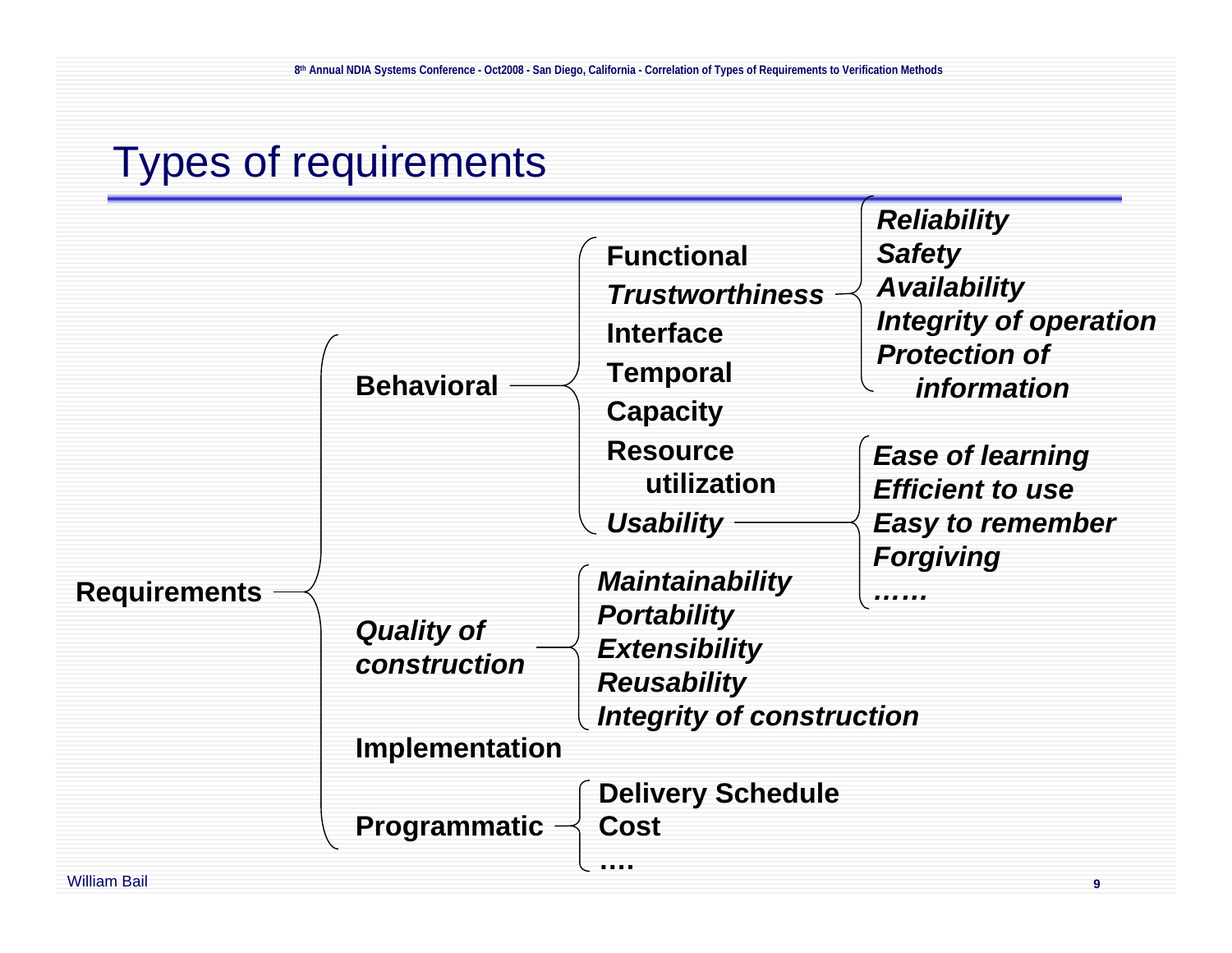#### Behavioral requirements *(page 1 of 5)*

- $\bullet$  Those that express  $\overline{\text{externally-visible}}$  actions / attributes / behaviors of the entity (component, subsystem, system, unit,…)
	- » Defined by *functional requirements / functional specifications*
- Verifiable by observing externally-visible responses from externally-applied stimuli
	- » (Potentially) measurable by testing
- ◆ Seven types
	- » Functional » Resource utilization
	- » Interface » Trustworthiness
	- » Temporal » Usability
	- » Capacity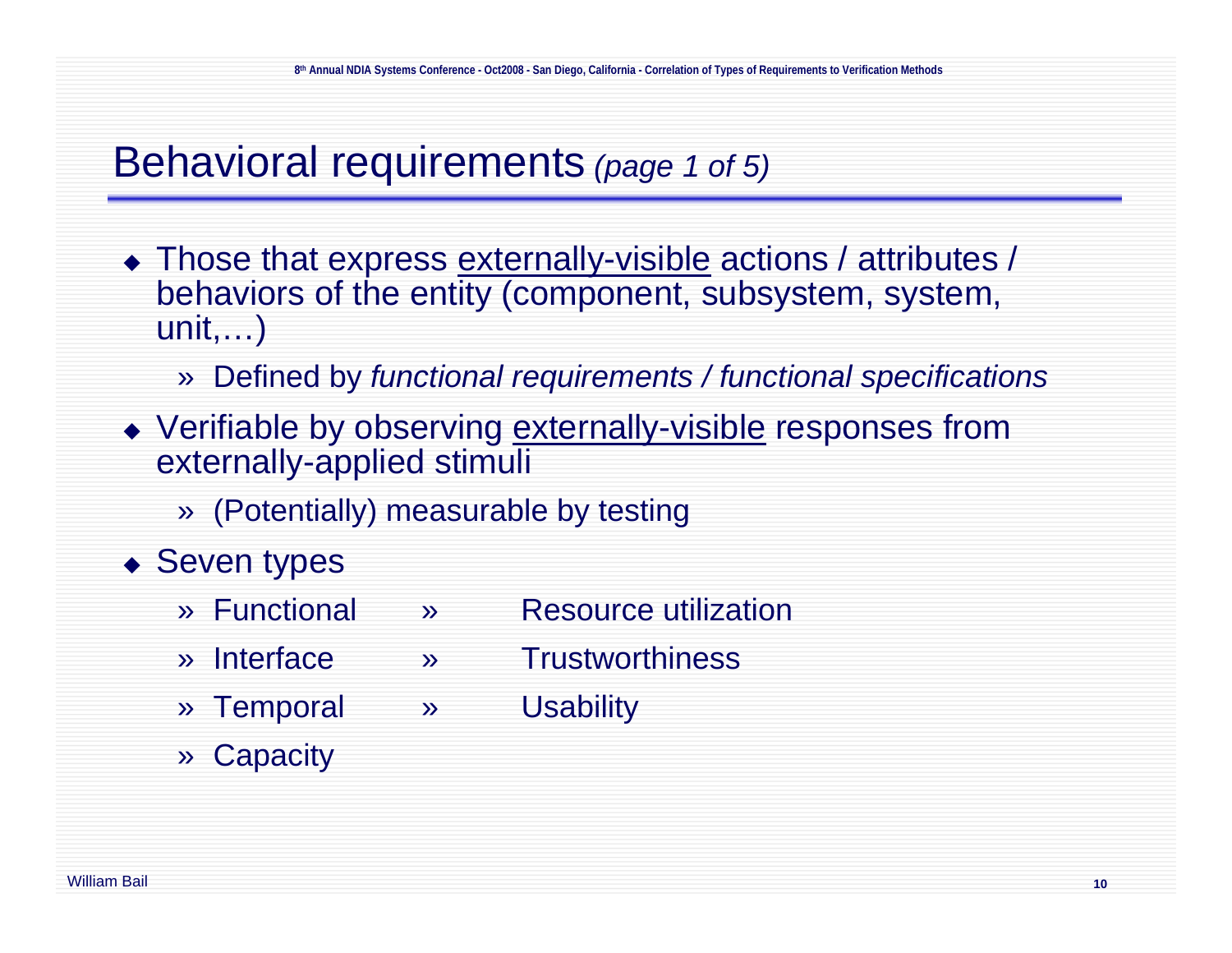#### Behavioral requirements *(page 2 of 5)*

- *Functional -* Input-output behavior in terms of responses to stimuli
	- > Simple I/O (stateless) this input produces this output
	- > State-based the history of inputs defines the output
- *Interface* characteristics of component's interfaces
	- > Peer-to-peer
	- > User interface
	- > Computing infrastructure

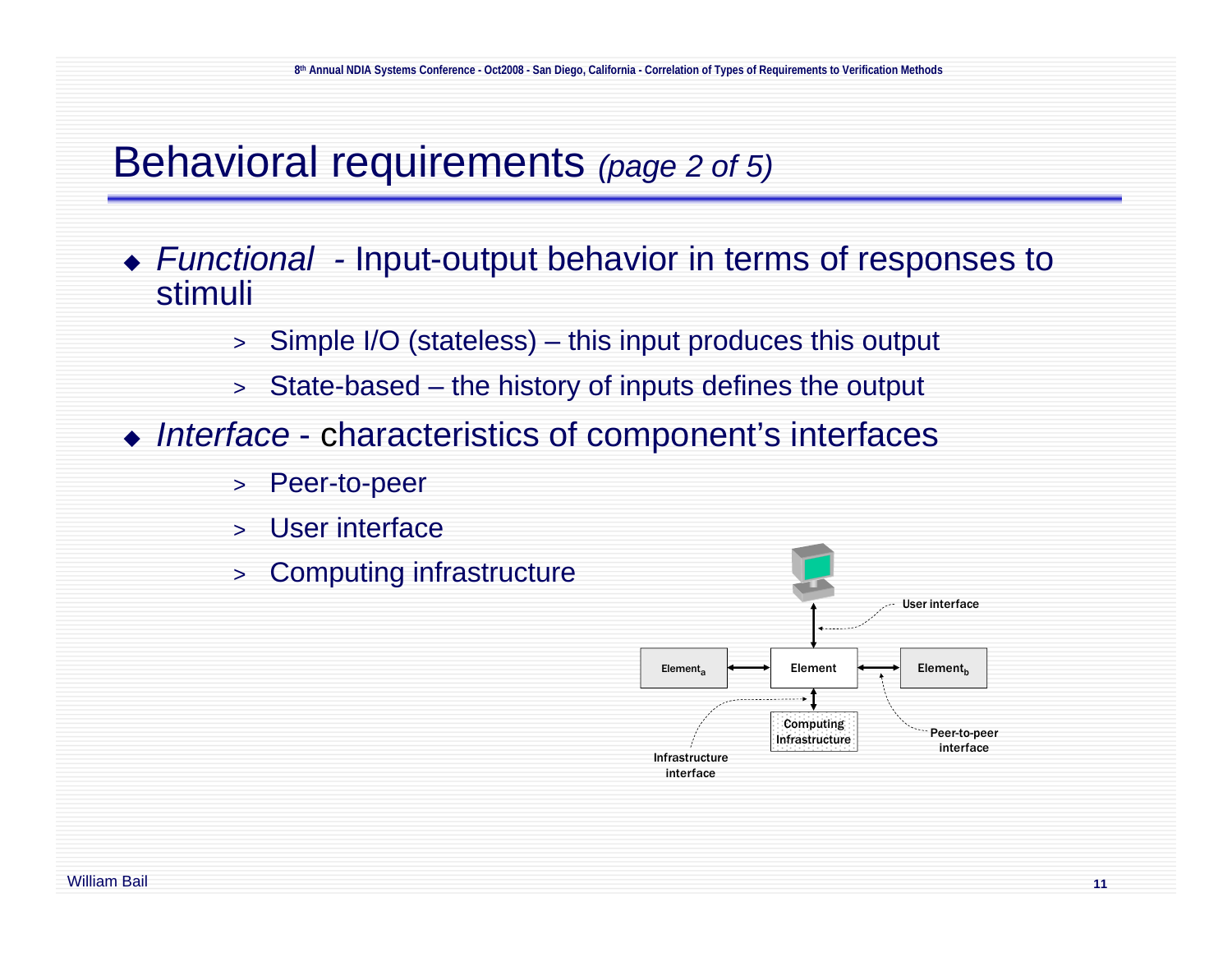#### Behavioral requirements *(page 3 of 5)*

- *Temporal* establishing time characteristics of behaviors
	- » *Speed* rate at which events occur
	- » *Latency* aka delay the time between initiation of a function and its completion
	- » *Throughput* number of items processed (volume) per unit time
- *Capacity* amount of information that can be handled
	- » System operation *e.g.*, 25 simultaneous users
	- » System data objects e.g., a minimum of 20,000 employee records
- *Resource utilization* limitations on resources available
	- » Defined in terms of hardware and other items that provide resources to allow the system to operate
	- » *e.g.*, memory usage (RAM, disk, flash,…), processor usage, communication line usage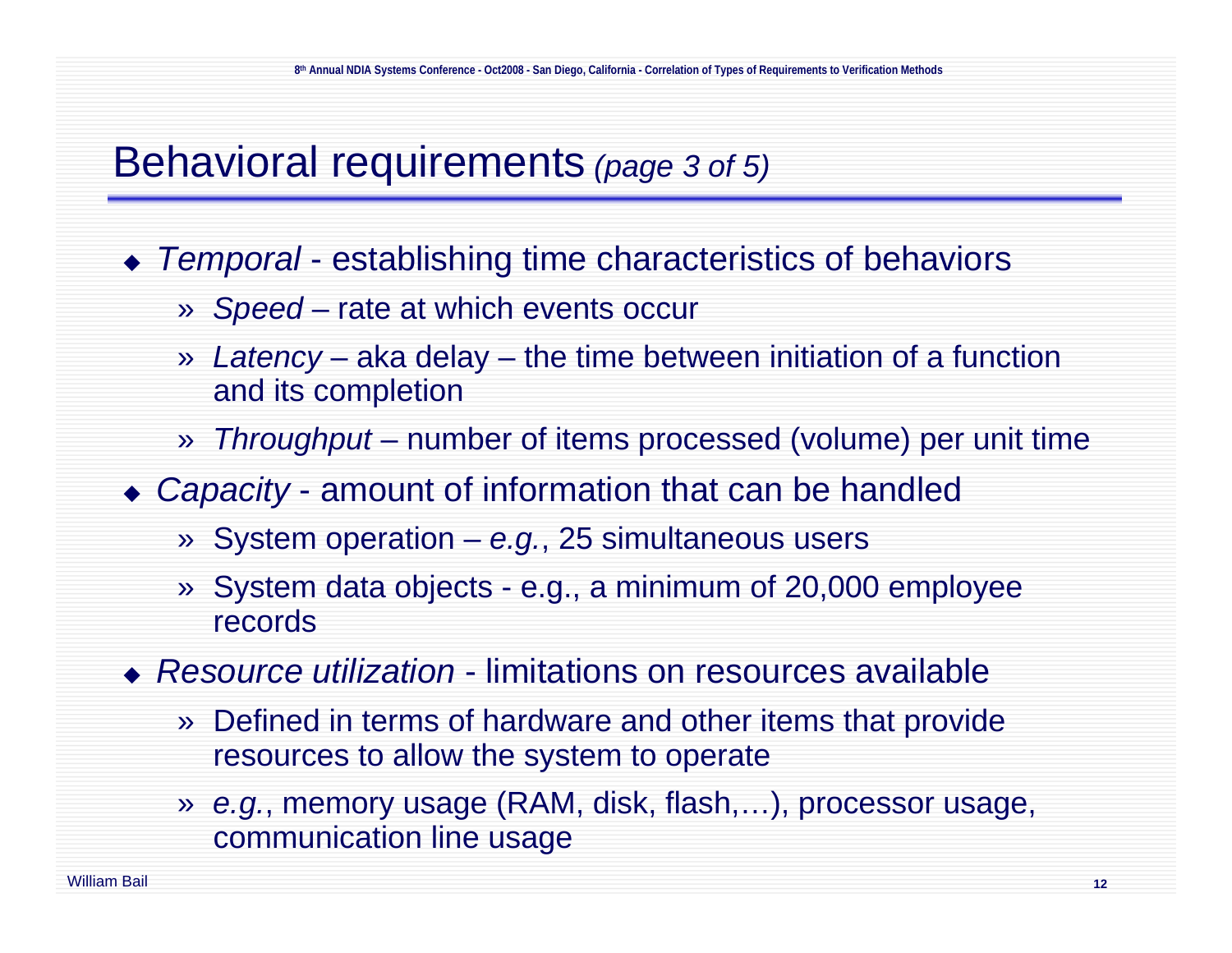#### Behavioral requirements *(page 4 of 5)*

- *Trustworthiness (dependability) -* degree of confidence in product's delivery of functions
	- » Inherently qualitative cannot be definitively proven but can be inferred based on evidence
	- » Types
		- > *Reliability –* probability of operation without failure for a specified time duration under specified operational environment (e.g., 0.001 failures/hr)
		- > *Availability –* proportion of time a system is ready for use over a defined period of time (e.g., 0.9999999 over 1 year)
		- > *Safety –* features that protect against actions that could lead to harm to humans or property
		- > *Integrity of operation –* system features that protects against corruption during operation
		- > *Protection of information – (confidentiality) –* features that protect against unauthorized disclosure of information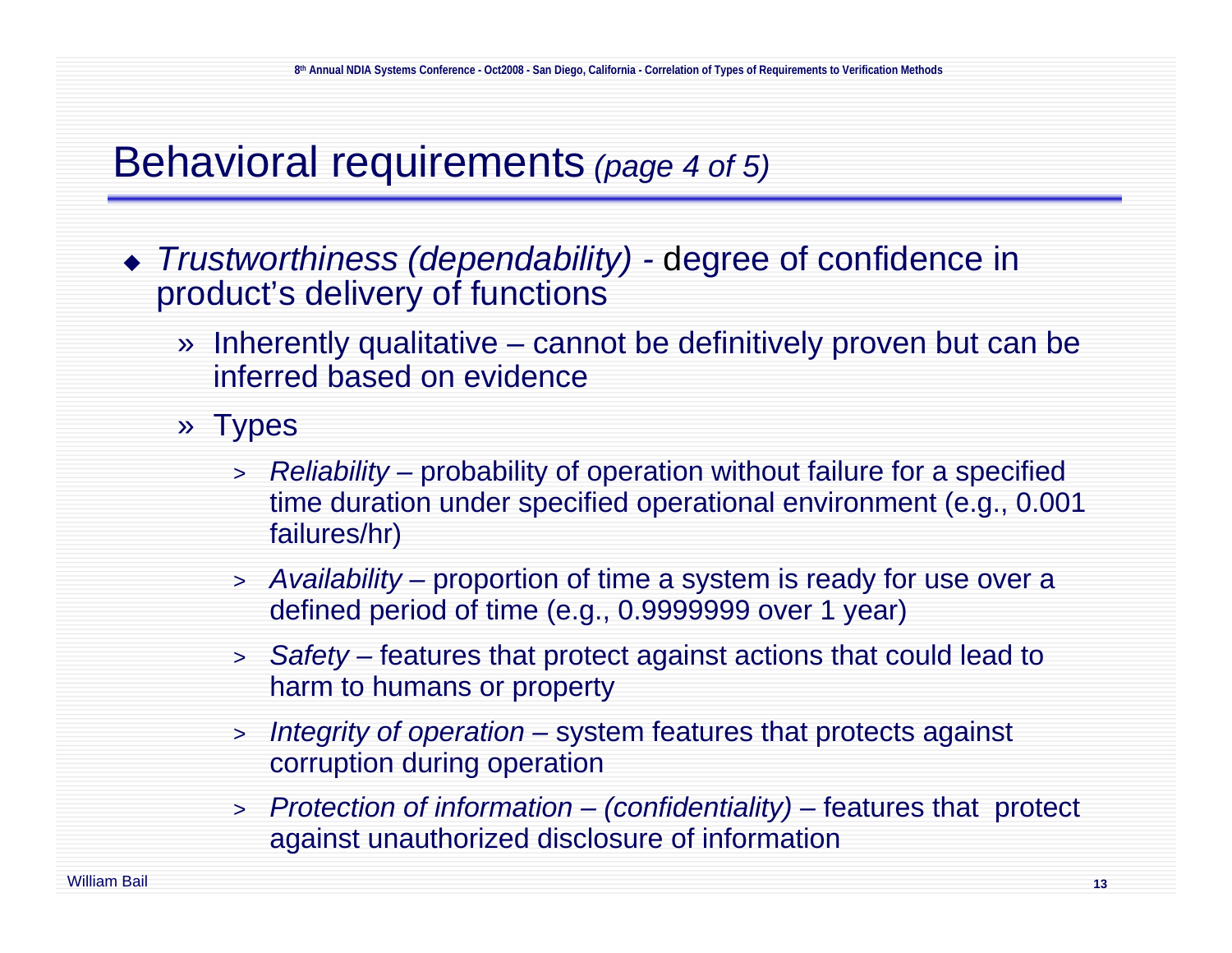#### Behavioral requirements *(page 5 of 5)*

- *Usability* the ease of system use by an operator
	- » Two different flavors based interacting agent -- human or other systems
	- » When applied to system-to-system interfaces
		- > Deals with the complexity of the interfaces, their ease of implementation, and their efficiency of operation
	- » When applied to human operators
		- > Deals with the complexity of the interfaces relative to the how operators can operate with them, the ease of learning, and the efficiencies with which operators can exploit the services provided by the system.
	- » Usability requirements cannot be directly verified
		- > Involve inherently subjective behaviors that often have to be observed over time (e.g., via a usability analysis)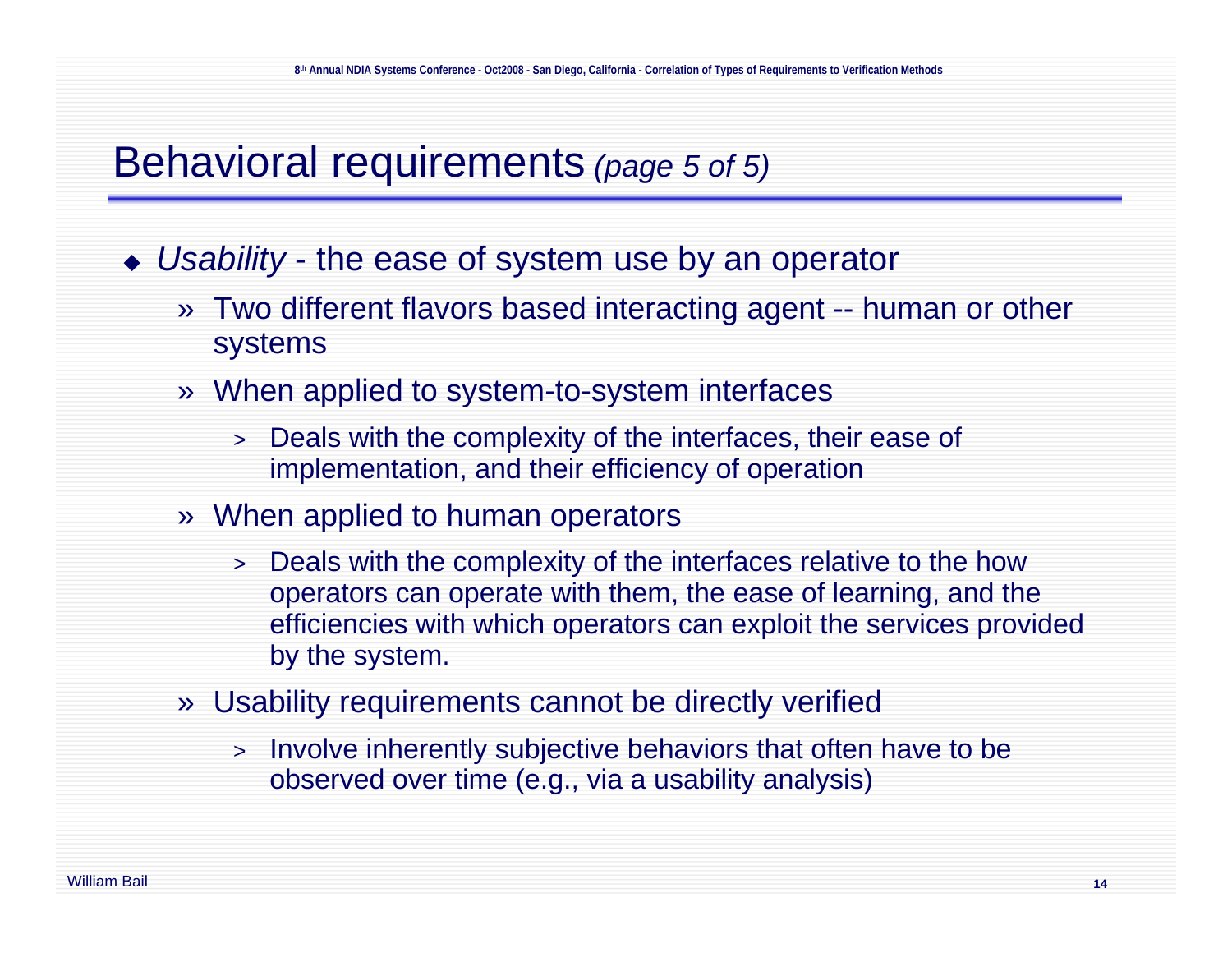### Quality of construction requirements

- Attributes of the product itself and its construction
- Deals with how product can be handled, not its operation
- $\bullet$  Inherently qualitative cannot definitively verify
- Often not directly observable or measurable
	- » Measures exist that provide insight into these qualities,
		- > Help to *infer* level of quality based on quantitative system attributes
	- » Direct measures generally do not exist
- ◆ Examples:
	- » *Portability* ease with which component can be ported from one platform to another
	- » *Maintainability* – ease with which product can be fixed when defects are discovered
	- » *Extensibility* ease with which product can be enhanced with new functionality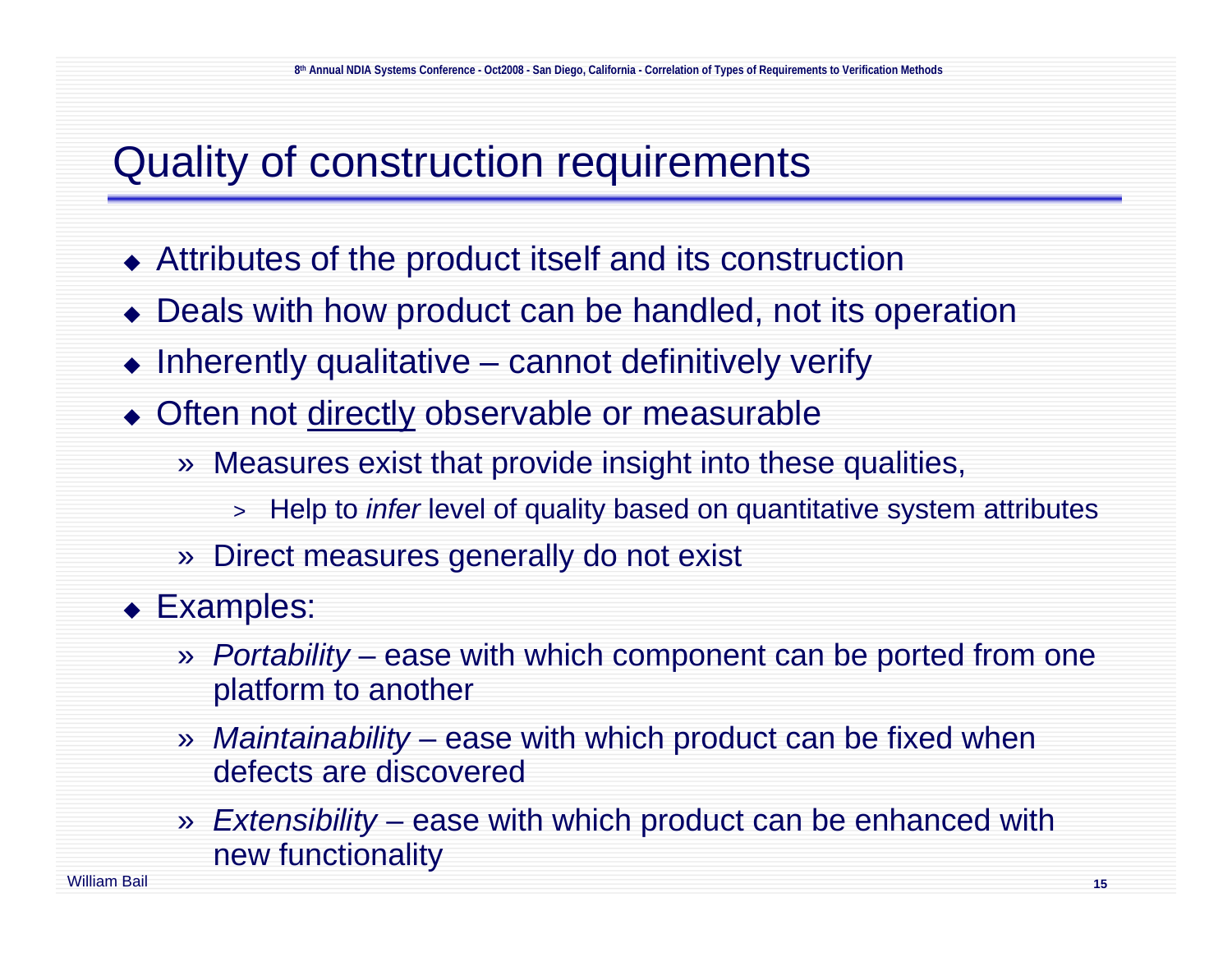#### Implementation requirements *(page 1 of 2)*

- Restrictions placed on developers that limit design space and process (aka *implementation constraints, design constraints*)
	- » *e.g.*, use of specific software components
	- » *e.g.*, imposition of specific algorithms
	- » *e.g.*, customer-mandated architectures (e.g., Joint Technical Architecture)
	- » *e.g.*, imposition of certain development techniques
- ◆ Two general types:
	- » *Product constraints* restrictions on the product construction
		- > *Design constraints* restrictions on design styles that can be used
		- > *Implementation constraints* restrictions on coding or construction
	- » *Process constraints* restrictions on how the product is built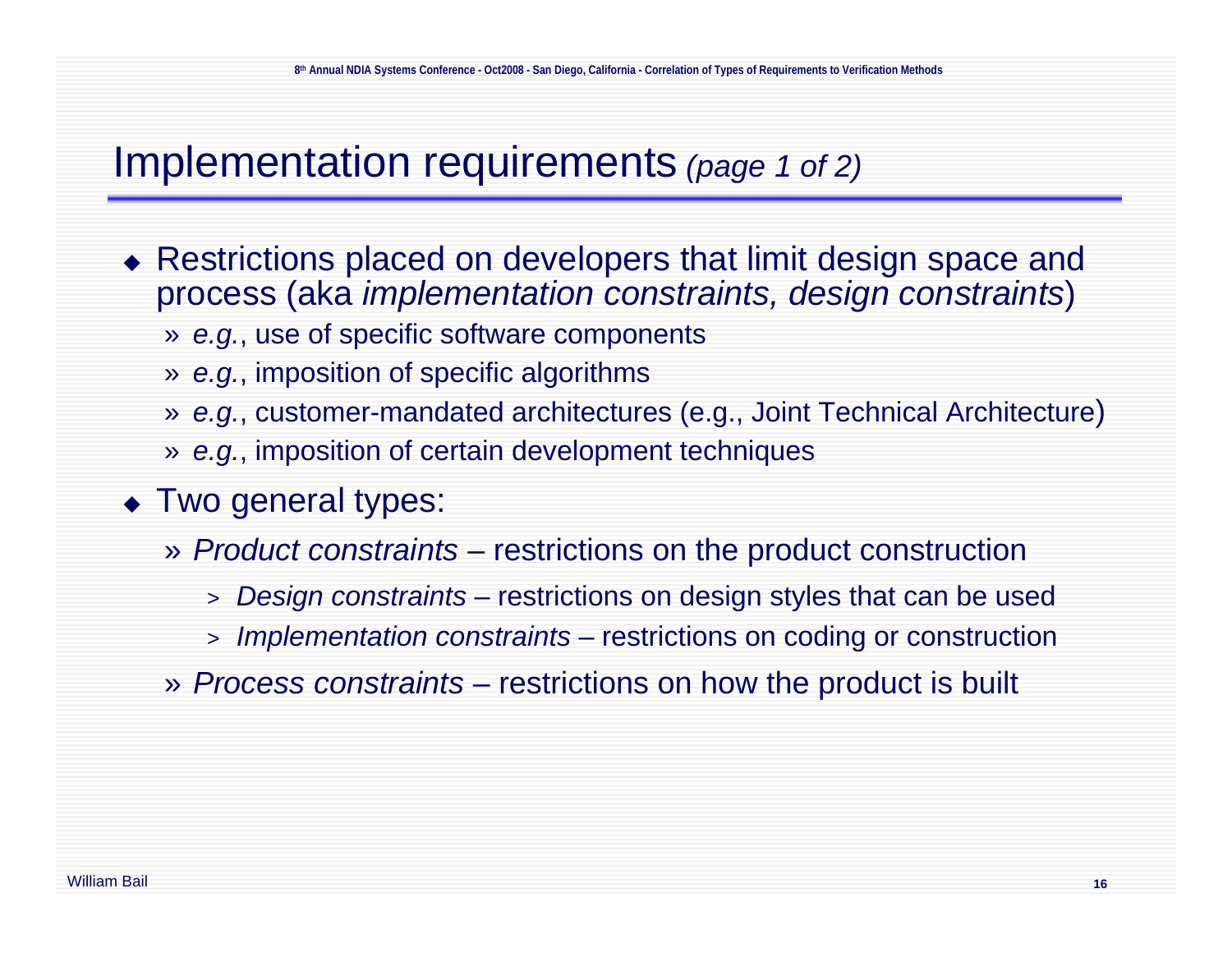#### Implementation requirements *(page 2 of 2)*

- An implementation constraint to a system may be a requirement to a SW component within that system
- While these are required characteristics of development effort, they are not characteristics of the product's behavior
	- » But will likely affect behavior
- Examples
	- » Use of specific software components
	- » Imposition of specific algorithms
	- » Required use of specific designs (e.g., open systems)
		- > Technical architectures
	- » Imposition of specific coding styles
	- » Required application of specific techniques (*e.g.*, RMA)
	- » Required application of specific unit test coverage criteria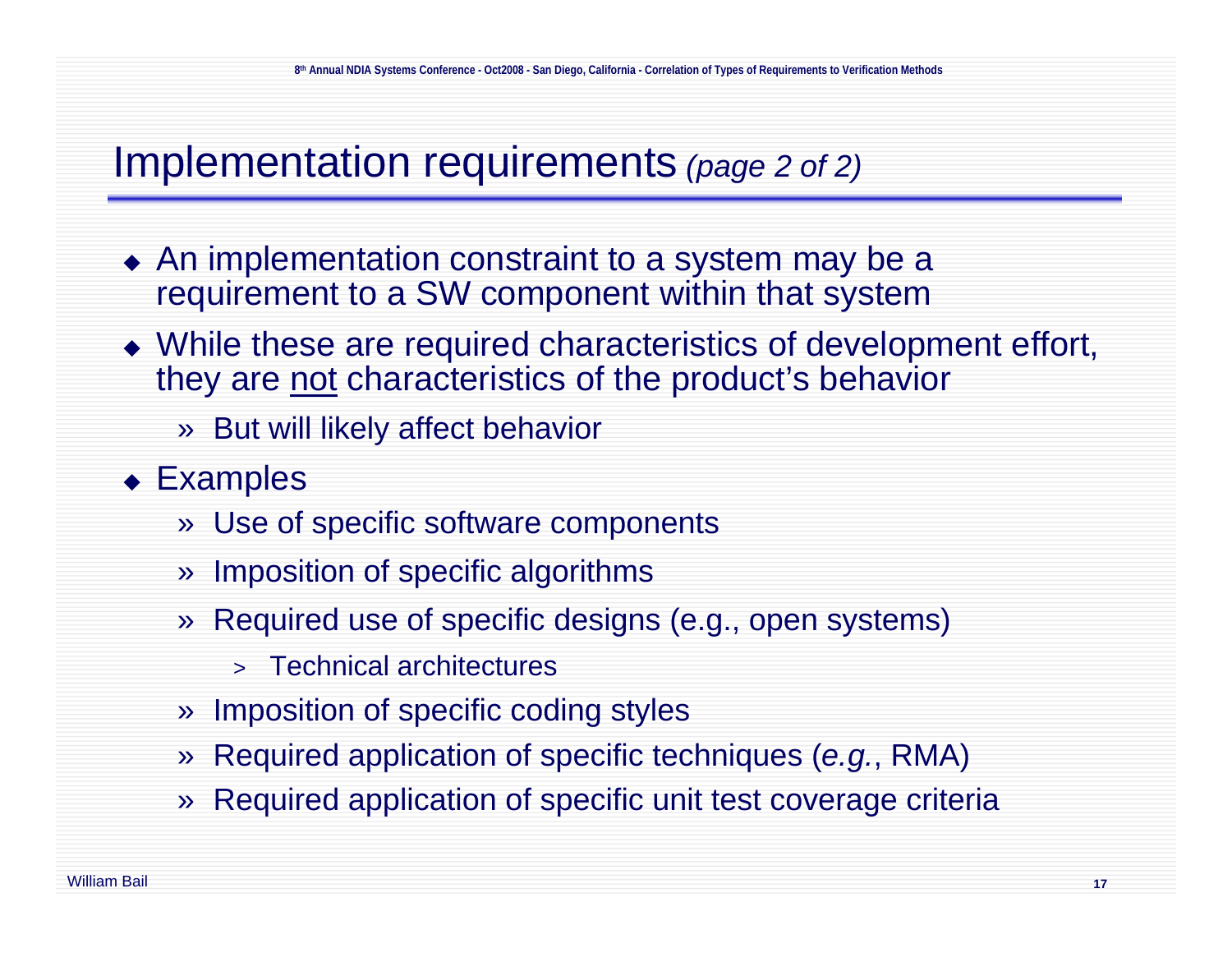#### Programmatic requirements

- ◆ Terms and conditions imposed as a part of a contract exclusive of behavioral requirements
- Address development aspects of product
- ◆ Examples
	- » Costs
	- » Schedules
	- » Organizational structures
	- » Key people
	- » Locations
- While these are required characteristics of development effort, they are not characteristics of the product
	- » But they can directly affect the ability to achieve product characteristics (not enough time, not enough budget)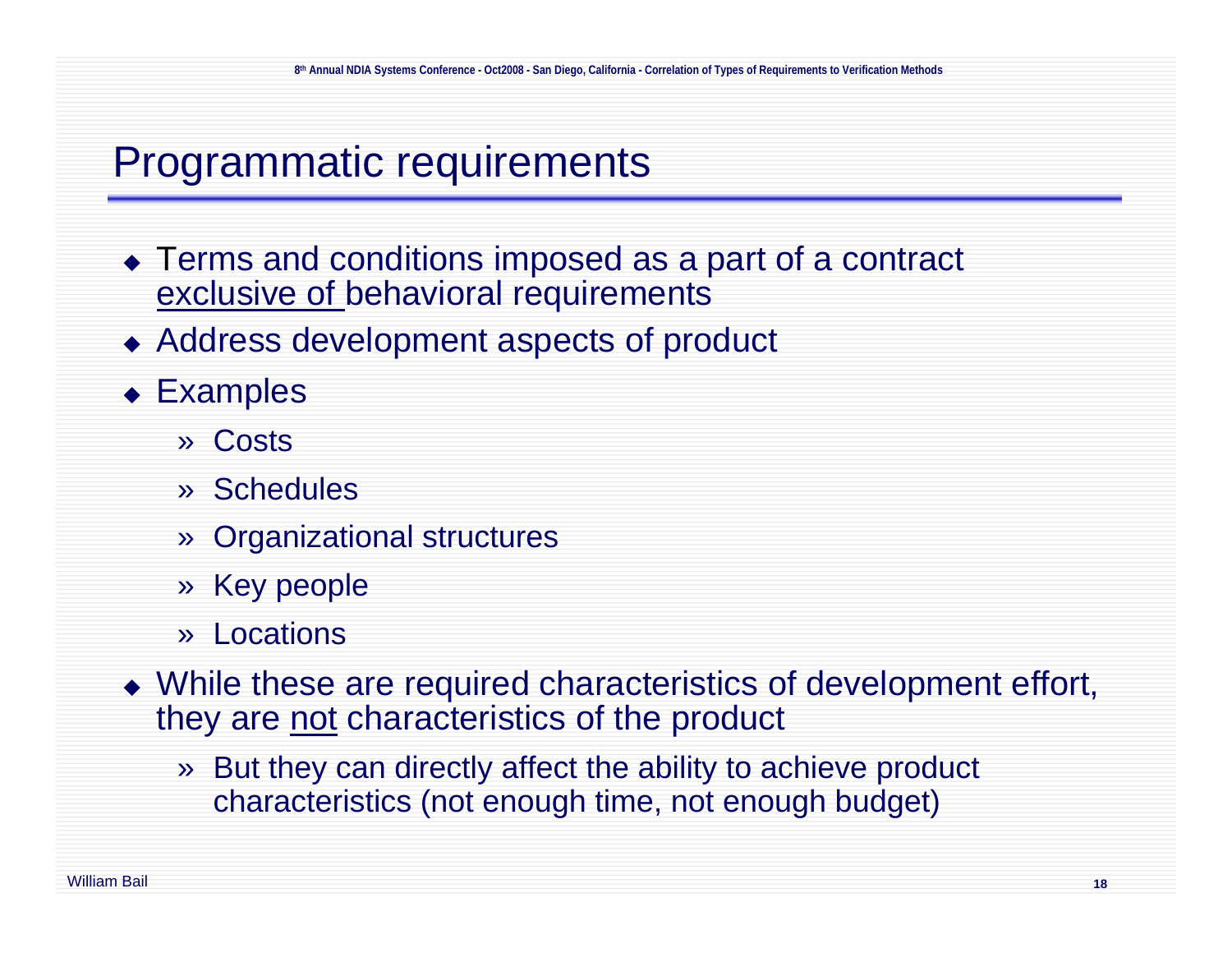### Agenda

- ◆ Introduction
- ◆ Types of requirements
- Verification techniques
- ◆ Selecting techniques for requirements
- Examples
- ◆ Summary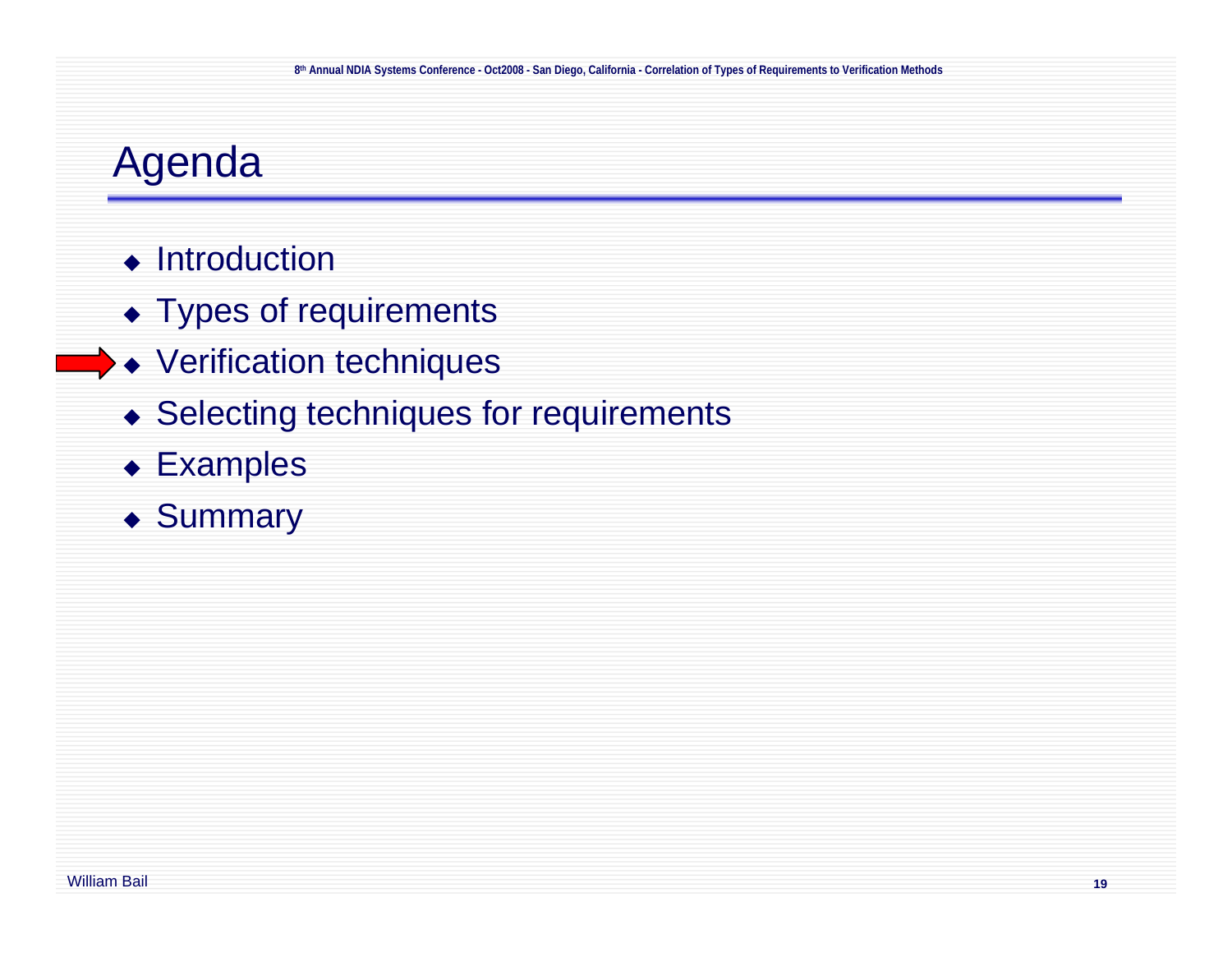### Requirements and verification

- ◆ Each and every requirement needs to be verified
	- » That is, need to be able to construct a valid argument that the requirement has been satisfied by the as-built system
	- » Argument needs to be supported with sufficient objective evidence
- A requirement is verifiable if such an argument can be constructed
- There are multiple techniques to construct these arguments
- Each type of requirement may require the application of multiple techniques to provide a full, sufficient argument
- When defined, each requirement must be correlated to the approach(s) to be used to verify that requirement
- Note that ALL requirements need to be verified
	- » Even if not behavioral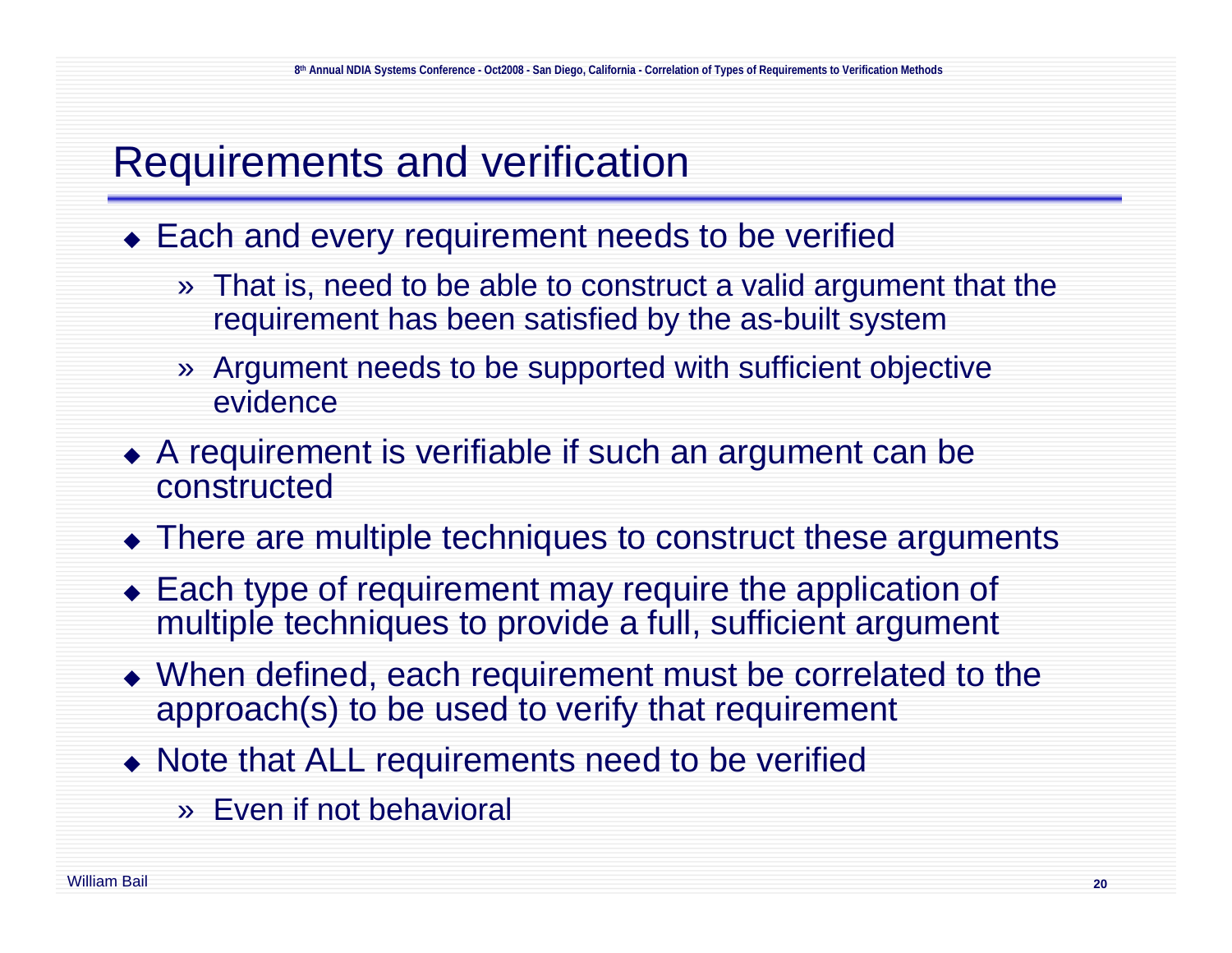#### Verification techniques

#### • We define five types of verification techniques

- » Test
- » Product analysis
- »Inspection
- »**Demonstration**
- » Process analysis

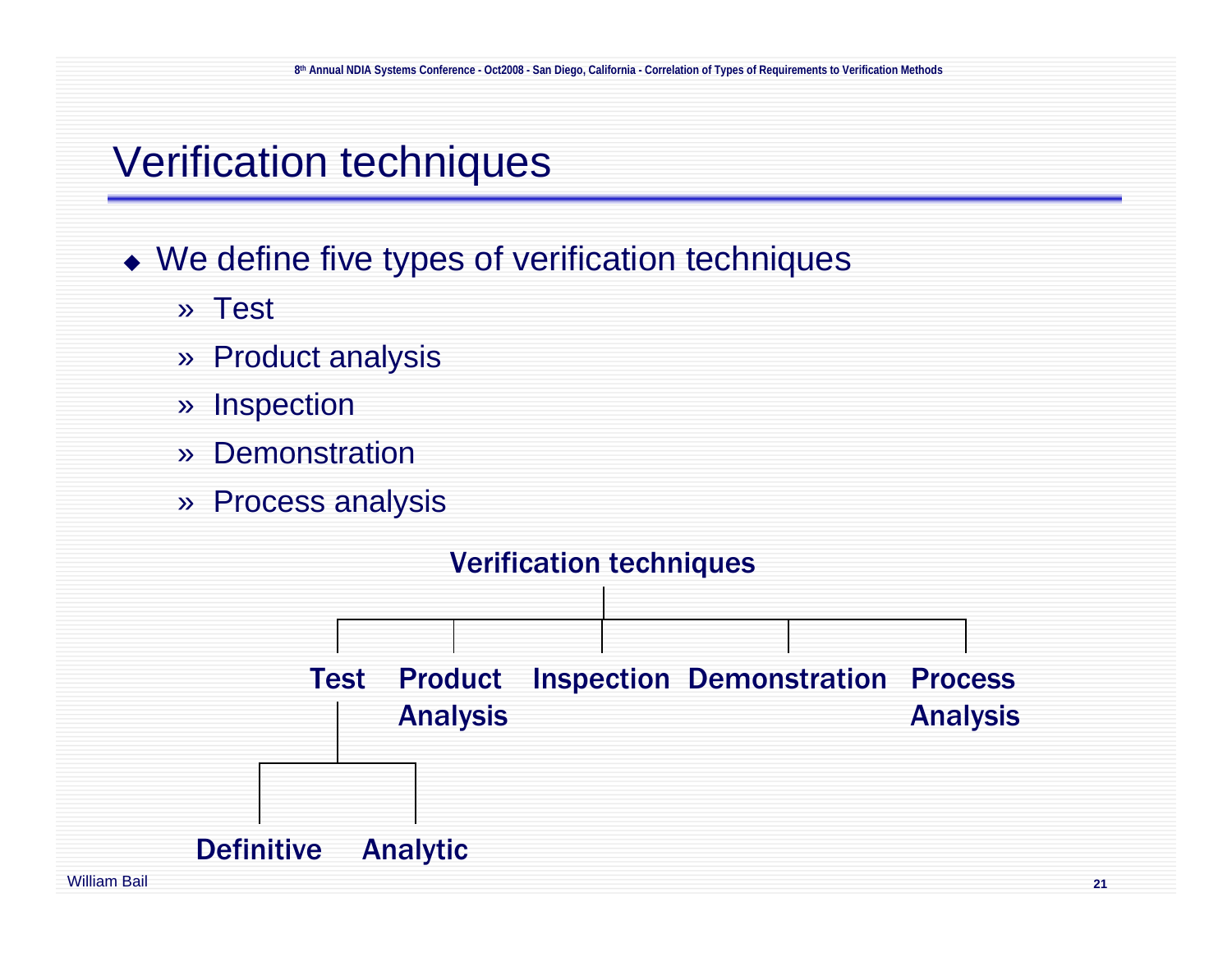# Verifying requirements – test

- $\bullet\,$  With test, we <u>execute</u> the product, challenge with stimuli, and observe behavior (responses)
	- » Collect the responses
	- » Compare responses to desired responses (oracle) to determine degree of adherence
	- » Desired responses specified by the requirement statement
- Execution environment may include actual operational environment of product
	- » May also include simulations of other systems in the environment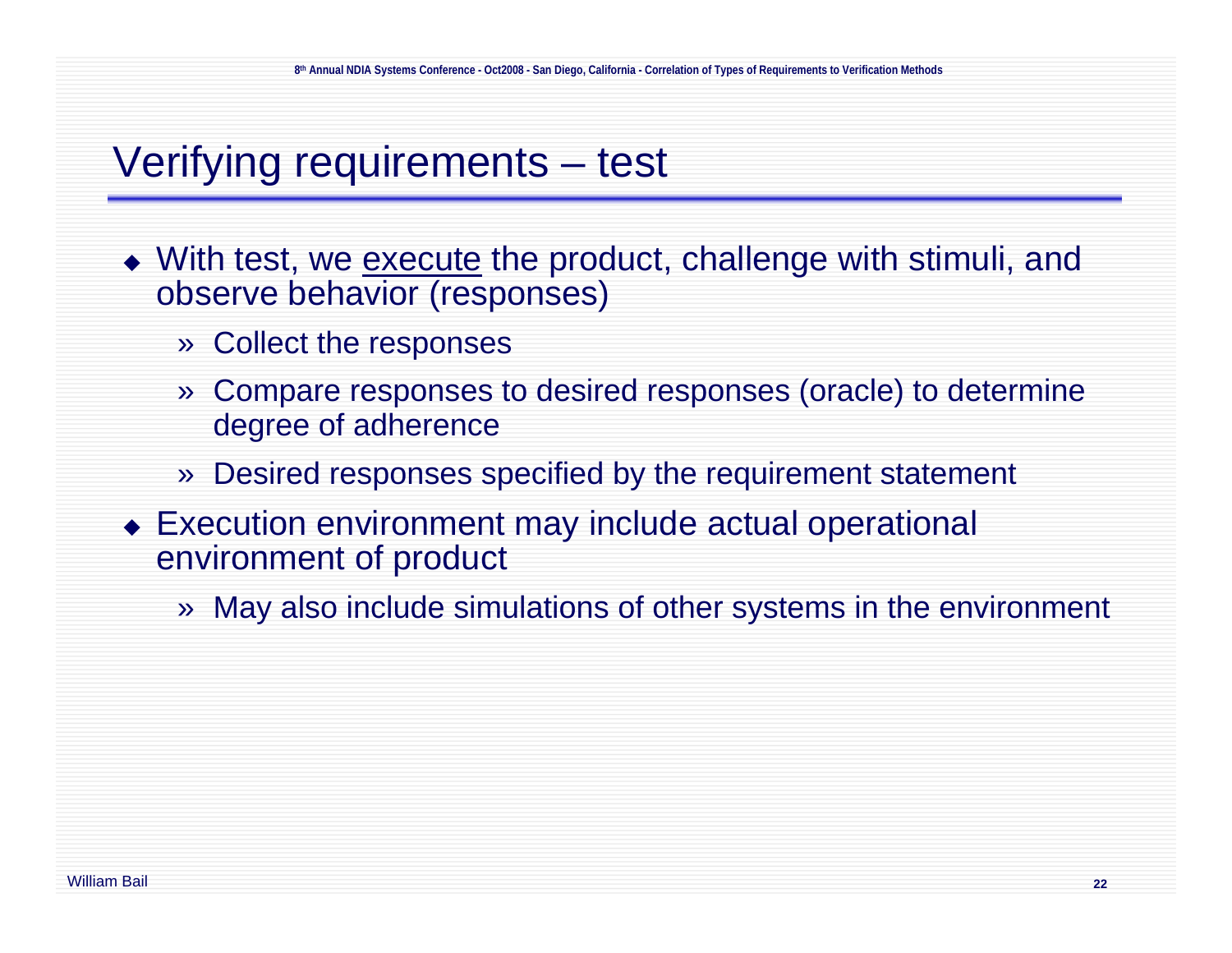### Categories of test

- Two types of test based on the ability to determine conformance to requirements:
	- » *Definitive*
		- > Results are quantitative
		- > Can be compared directly to the requirements
		- > Results can be stated as pass/fail
	- » *Analytic*
		- > For requirements that cannot be definitively verified
			- - Mathematical and other forms of analysis must be used to make an argument for compliance.
		- > Test results from one or more tests may support an argument for either pass or fail, but do not provide an absolute determination of conformance.
		- > Such arguments serve to establish the levels of trust that can be placed on the system's performance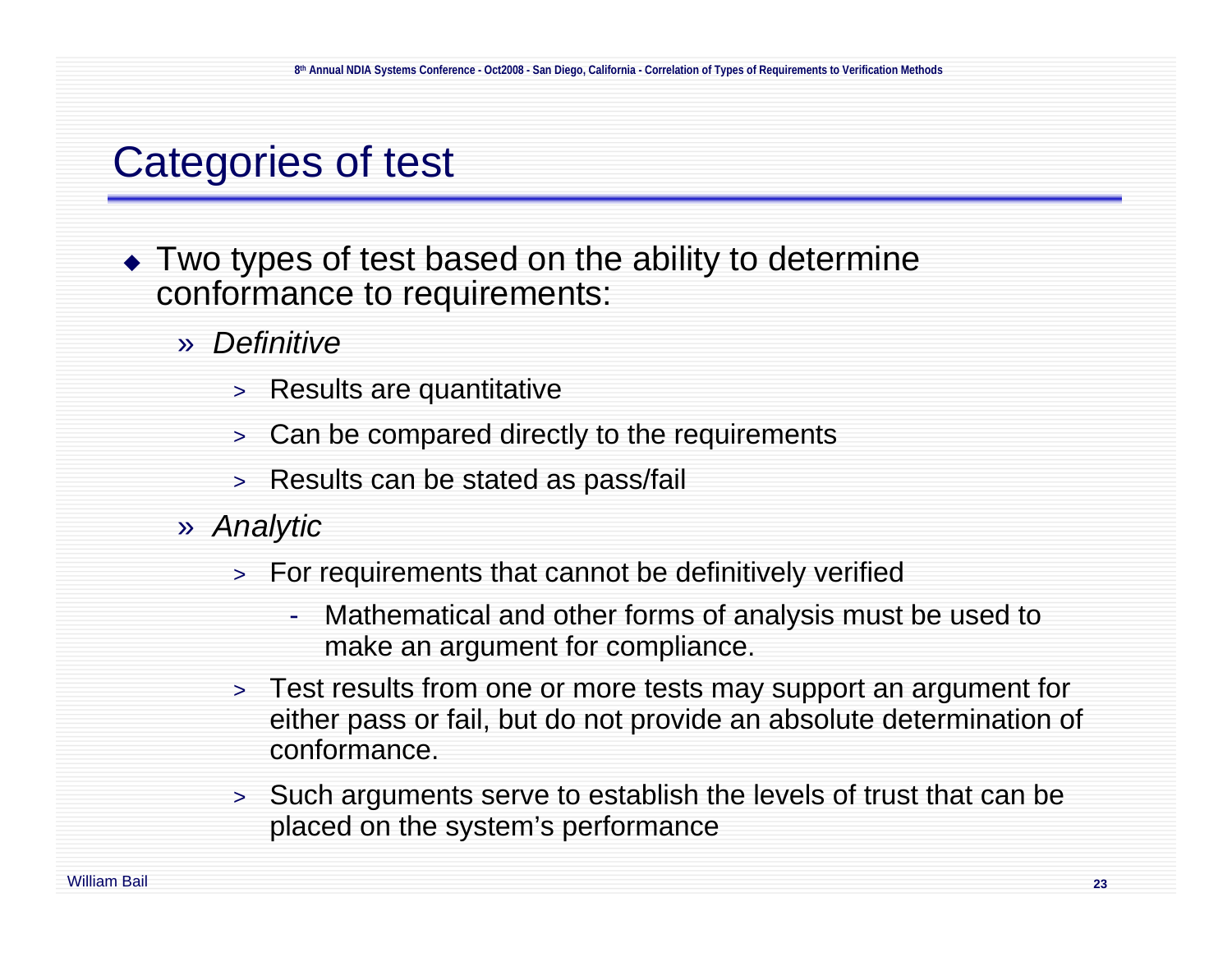# Verifying requirements – product analysis

- ◆ Product is <u>not</u> executed (tested)
- System attributes evaluated analytically, often supported mathematically
	- » *e.g.*, RMA (Rate Monotonic Analysis)
	- » *e.g.*, architecture analysis
- Results used to create arguments of compliance for those requirements that are inherently non-deterministic
	- » dependability
	- » to establish levels of trust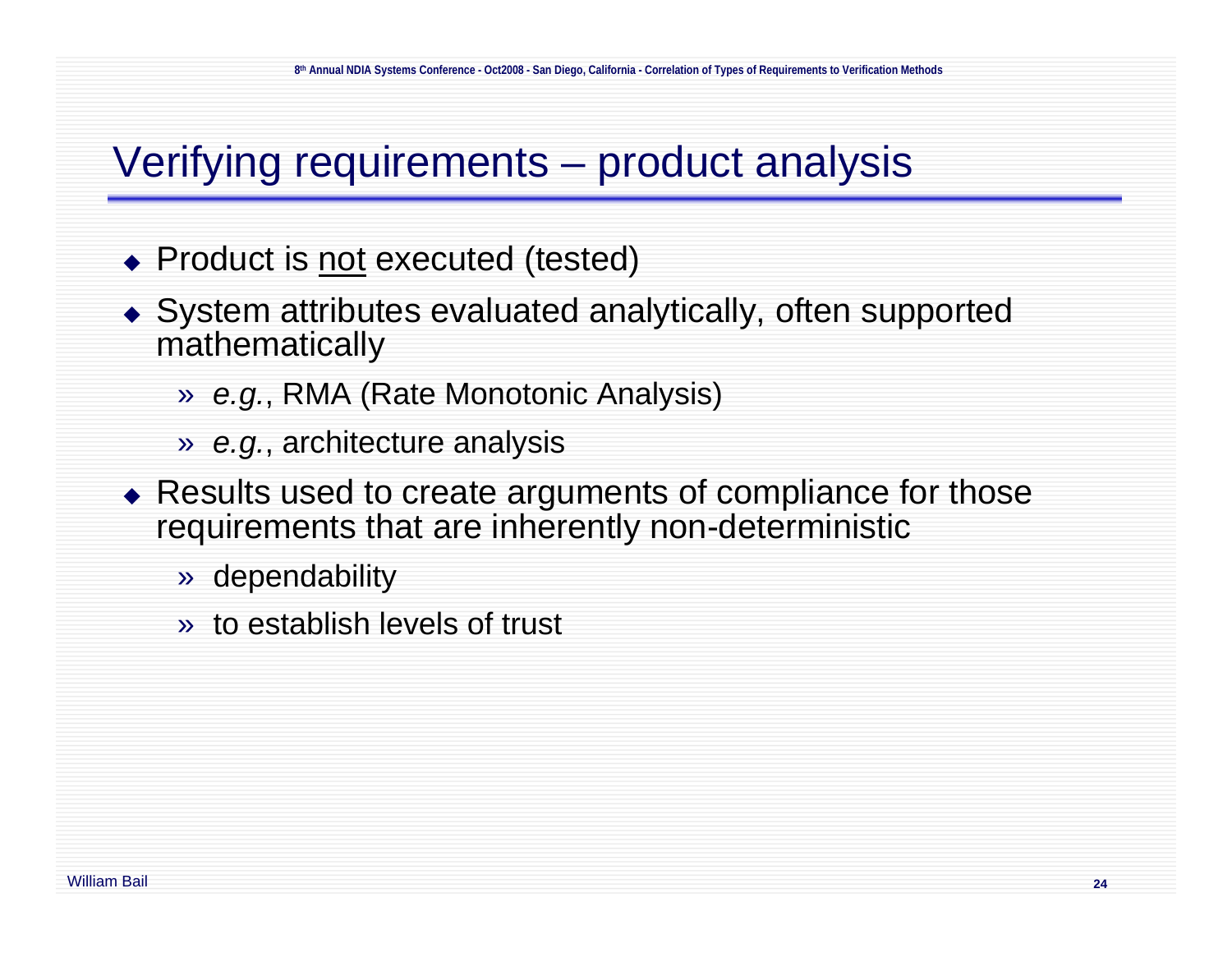# Verifying requirements – demonstration

- Product is manipulated to demonstrate that it satisfies a quality of construction requirement
- Such requirements express certain attributes of the product but not how these attributes are achieved

*e.g.*, portability

- » A portability requirement states a desire to be able to rehost a product to a different computational environment with minimal effort and cost
- » Usually achieved by imposing certain design constraints (modular architecture, low coupling, high cohesion)
	- > Perhaps separately stated as a design constraint
- » To verify that the product is portable, a demonstration of rehosting the product from one computer to another may be performed.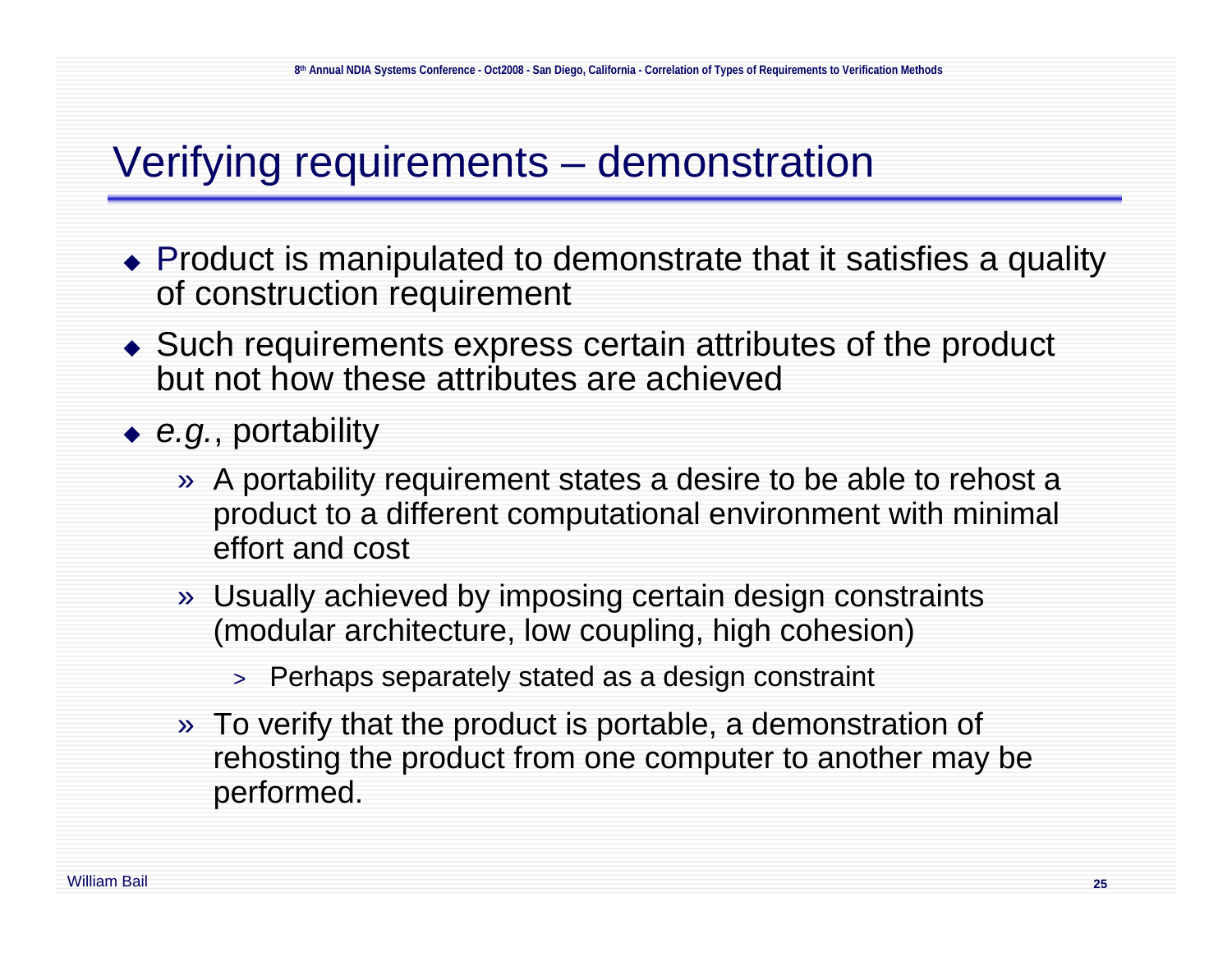# Verifying requirements – inspection

- Visual examination of product, its documentation, and other associated artifacts to verify conformance to requirements
- ◆ Often used in conjunction with other techniques to complete argument
- ◆ Particularly useful for verifying adherence to design/implementation constraint requirements
	- » *e.g.*, a software component may be inspected to verify that makes no operating calls other than to a POSIX-standard interface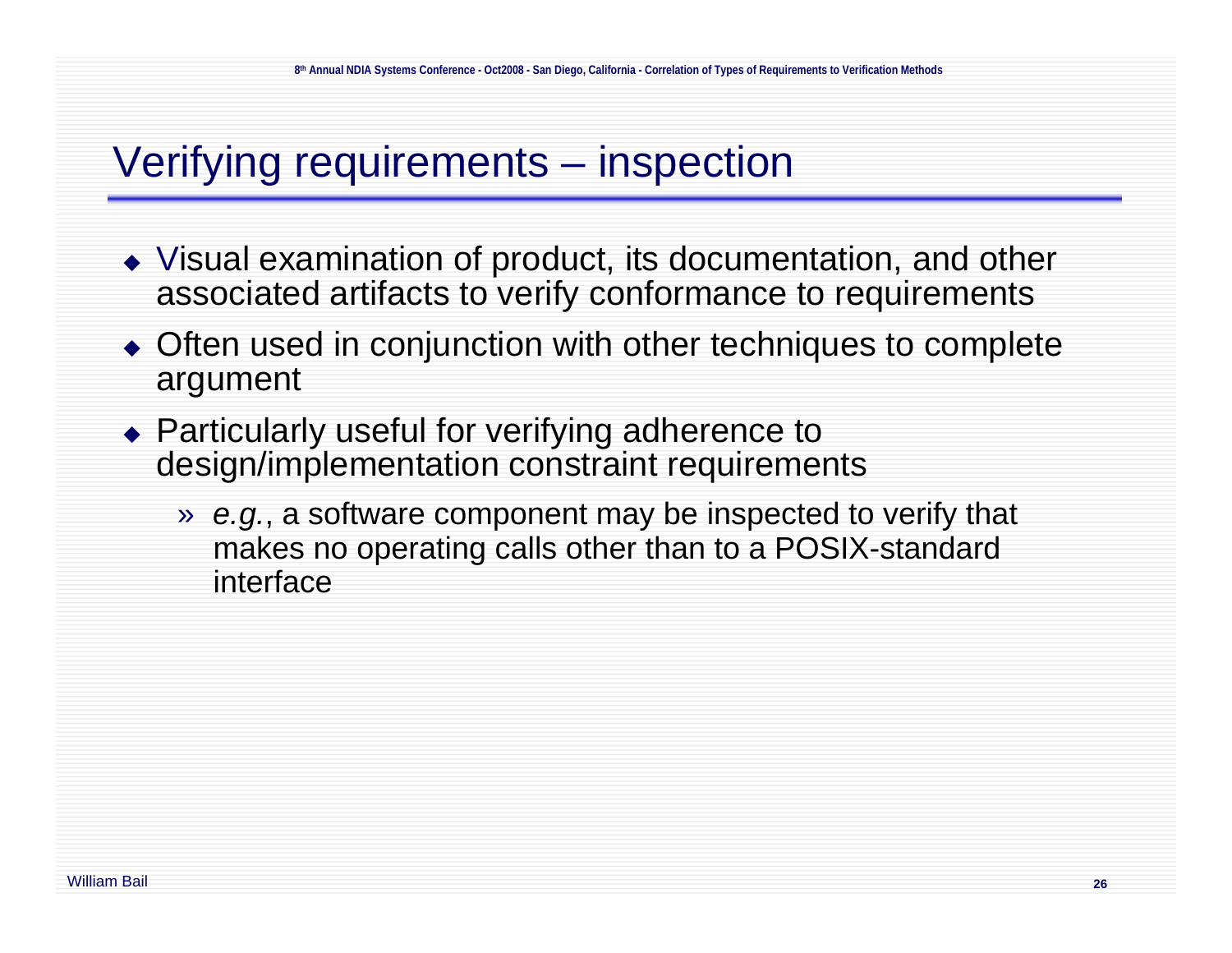#### Verifying requirements – process analysis

- Analysis of the techniques and processes used by developers to determine if they are adhering to any required project standards and plans
	- » May involve examination of the various intermediate and final products as well as programmatic artifacts and records.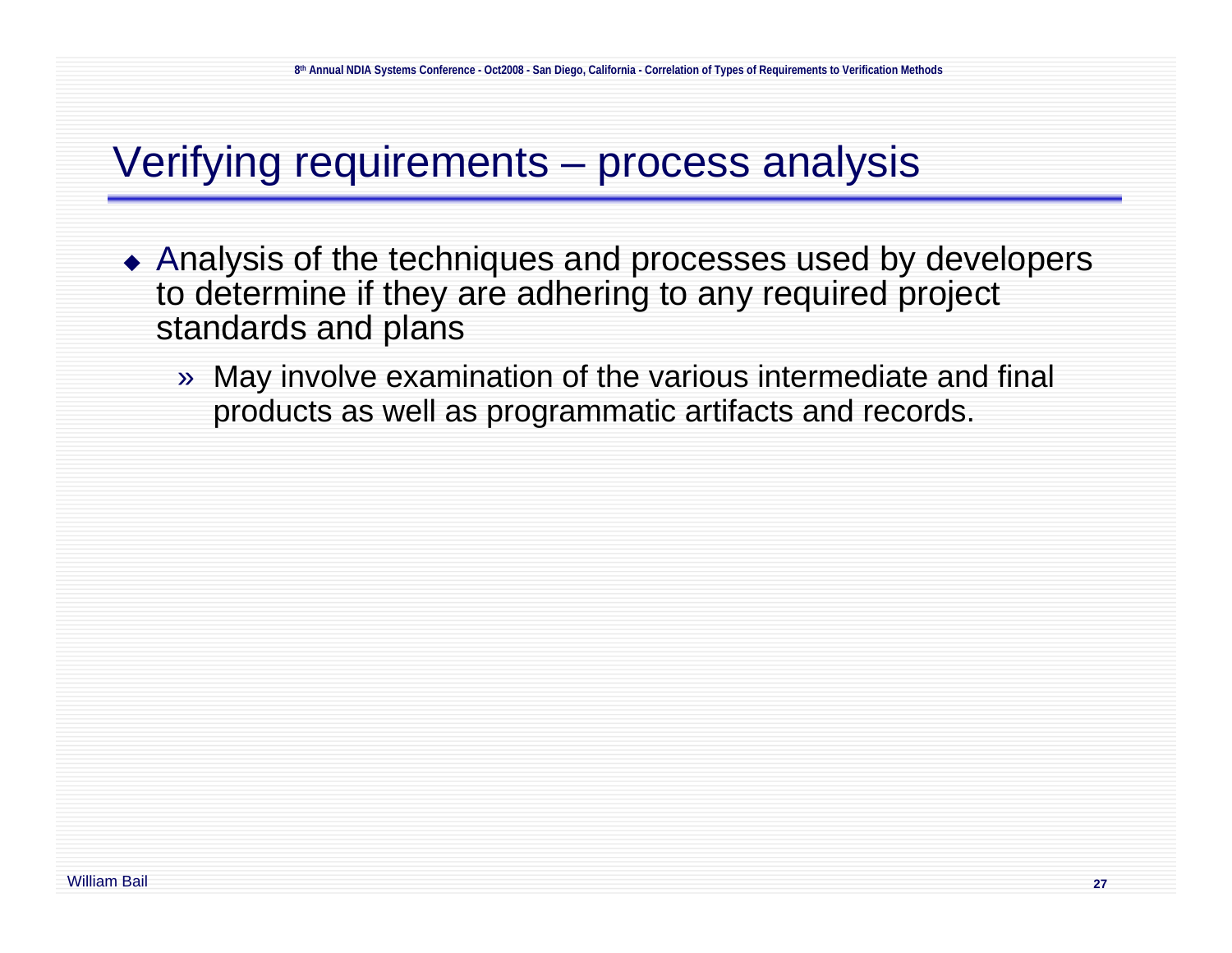### Agenda

- ◆ Introduction
- ◆ Types of requirements
- Verification techniques
- ◆ Selecting techniques for requirements
	- Examples
	- ◆ Wrap-up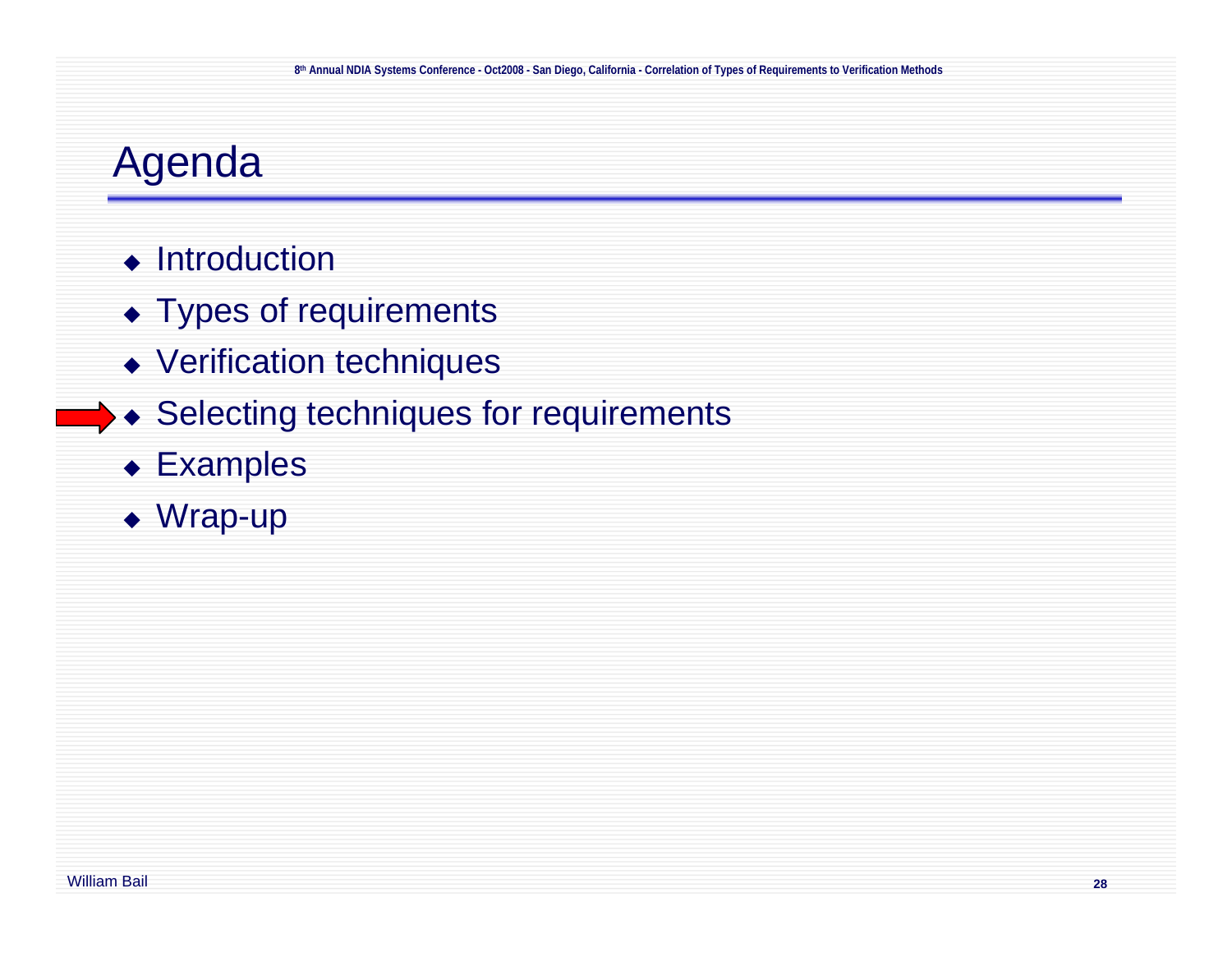# Verification approaches

| <b>Type of Requirement</b>    | <b>Verification Approach</b>        |                            |          |                    |            |                            |
|-------------------------------|-------------------------------------|----------------------------|----------|--------------------|------------|----------------------------|
|                               | <b>Definitive</b><br><b>Testing</b> | Analytic<br><b>Testing</b> | Analysis | Demon-<br>stration | Inspection | <b>Process</b><br>Analysis |
| <b>Behavioral</b>             |                                     |                            | _____    |                    |            |                            |
| Functional                    |                                     | ヘ                          |          |                    |            |                            |
| Interface                     |                                     |                            |          |                    |            |                            |
| Temporal                      |                                     | $\overline{\mathbf{A}}$    |          |                    |            |                            |
| Capacity                      |                                     | ٨                          |          |                    |            |                            |
| <b>Resource utilization</b>   |                                     | ≺                          |          |                    |            |                            |
| <b>Trustworthiness</b>        |                                     | Ä                          |          |                    |            |                            |
| <b>Usability</b>              |                                     | ヘ                          |          |                    |            |                            |
| Quality of construction       |                                     |                            |          |                    |            |                            |
| Implementation<br>Constraints |                                     |                            | ▥        |                    |            |                            |
| Product constraint            |                                     |                            |          |                    |            |                            |
| Process constraint            |                                     |                            |          |                    |            |                            |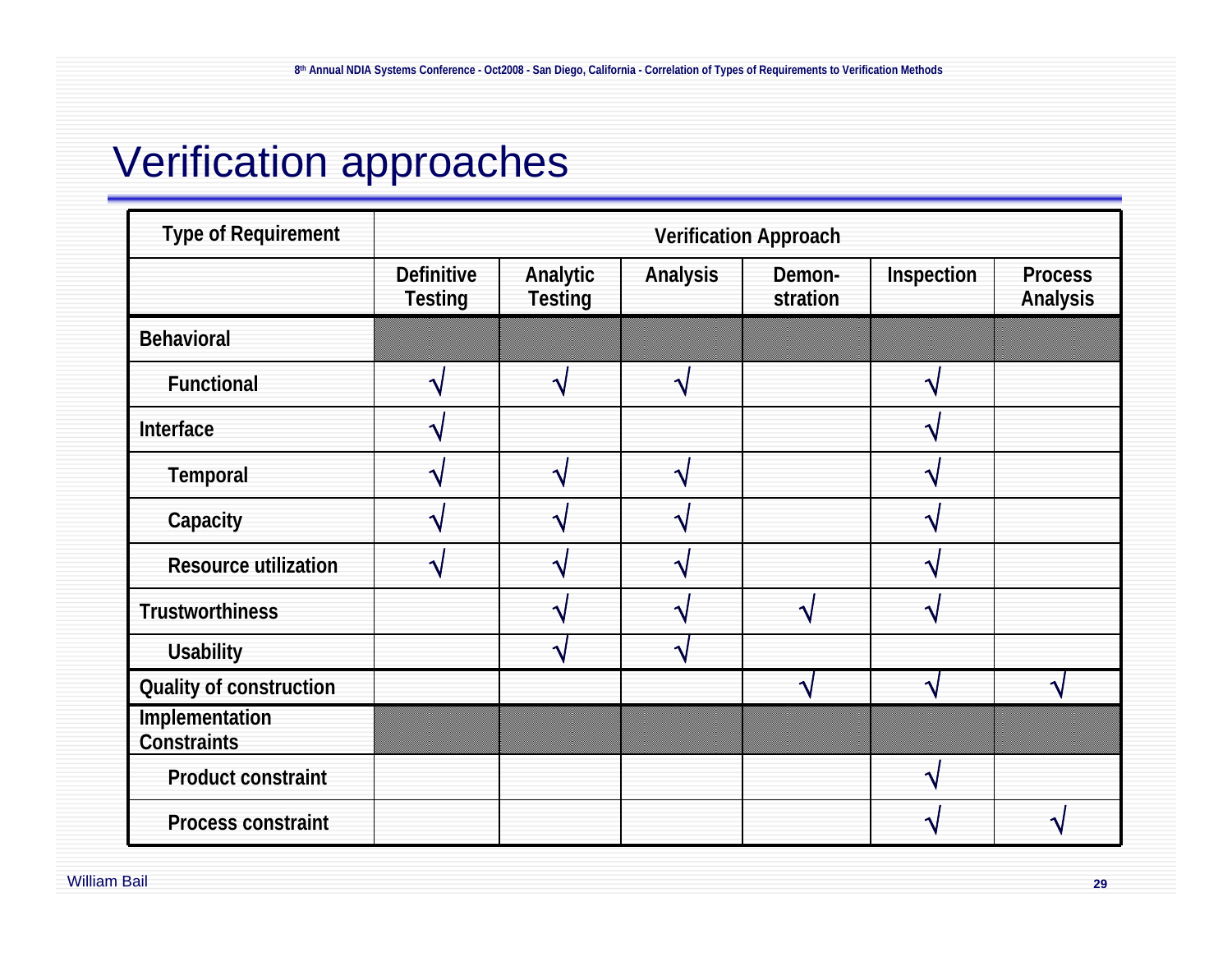### Agenda

- ◆ Introduction
- ◆ Types of requirements
- Verification techniques
- ◆ Selecting techniques for requirements
- Examples
	- ◆ Wrap-up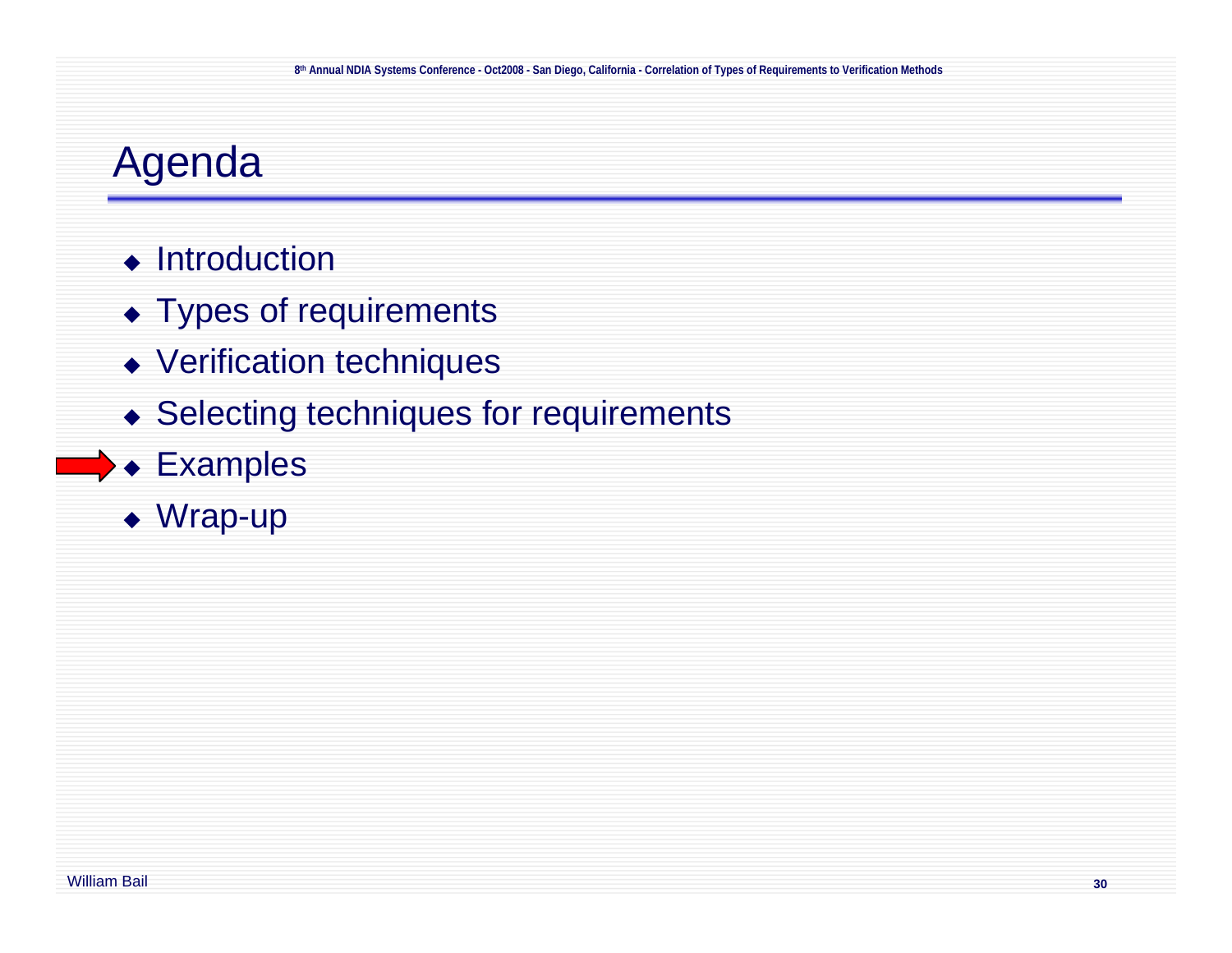#### Example 1 - Reliability

- ◆ Requirement "The system shall have a reliability of 60 days MTBF"
- Cannot verify definitively
- A test can suggest failure to comply but not compliance
- ◆ Techniques to be applied:
	- » Analytic testing to observe failure rates
	- » Inspection to verify built-in fault tolerance
	- » Analysis to examine failure modes and their effects
- ◆ Steps for creating argument of compliance
	- »Define appropriate operational scenarios, agreed to by customer
	- » Define analysis technique for predicting reliability based on testing, including confidence level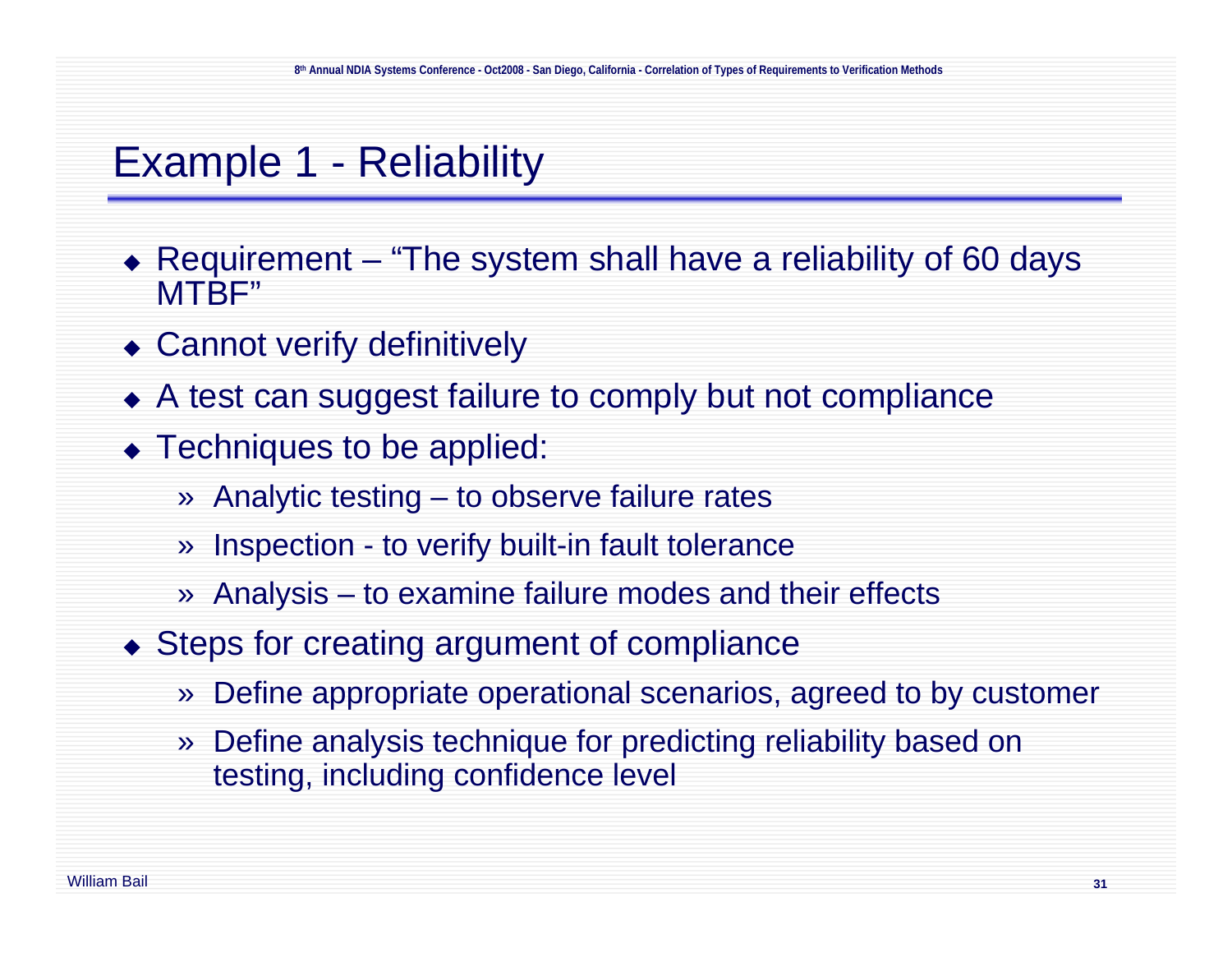#### Example 2 – Anti-tamper

- ◆ Requirement "The system shall incorporate anti-tamper features"
	- » Vague requirement needs to be clarified
- "The system shall be resistant to attacks on code integrity" » Better…
- "The system shall detect, resist, and create a log of all attempts to change the code."
- ◆ Potential techniques to apply
	- » Definitive and analytic test test altered code to verify detection
	- » Demonstration – show that code changes are detected at system load time
	- » Inspection ensure that code check-sum is valid
	- » Process analysis verify that safe processes being applied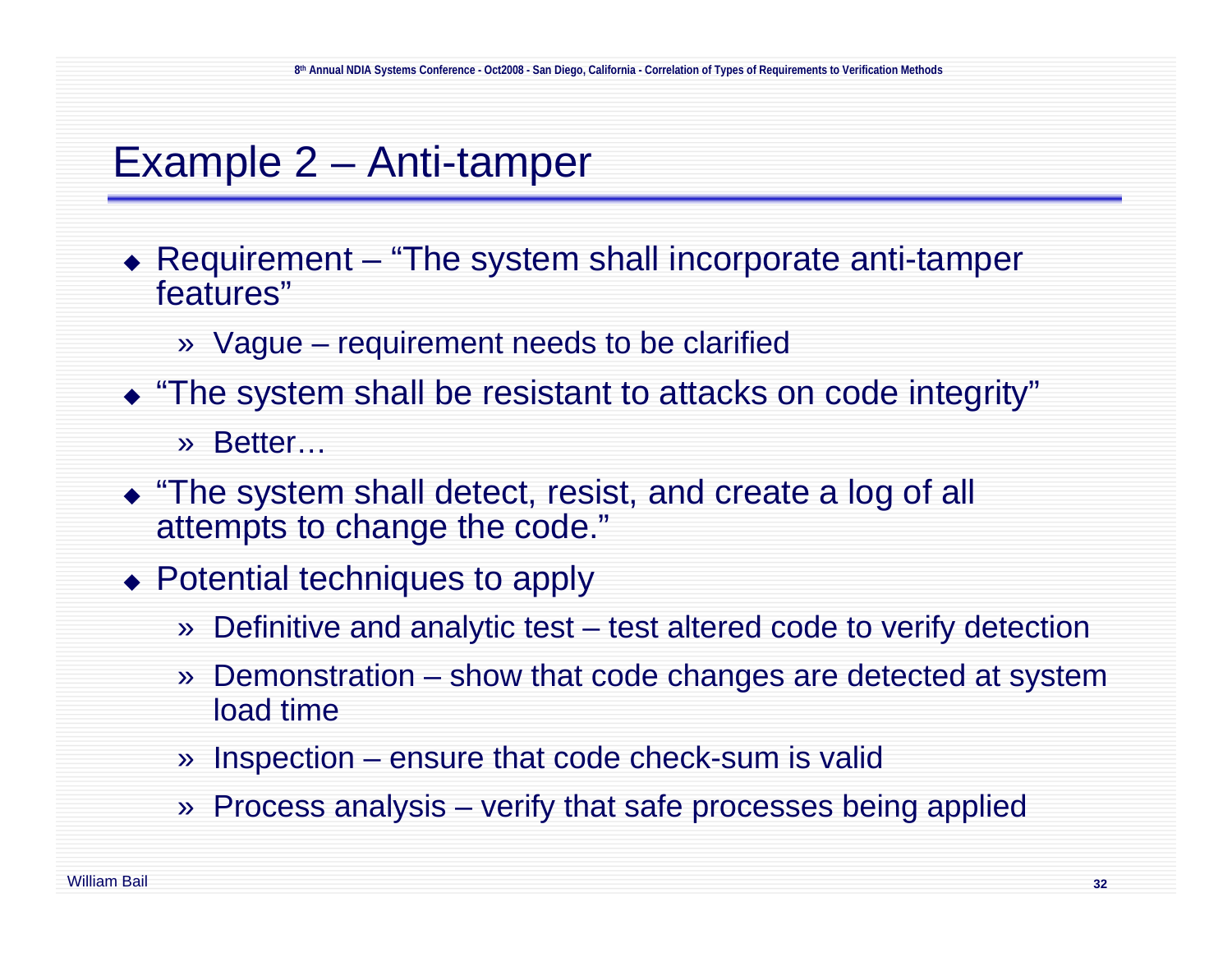#### Example 3 – Open modular system

- ◆ Requirement "The system shall be an open, highly-modular system"
- ◆ Vague requirement needs to be clarified
- "The system shall be designed with internal modules each of which is no larger than 50 KSLOC in size. The interfaces to these modules shall be documented and visible outside the system, and shall be easily replaceable."
- ◆ Potential techniques to apply
- » Inspection verify that the modules are appropriately sized, and that their documentation is published
- » Demonstration show that each module can be replaced by alternate modules with same interfaces with less than 1 week of effort.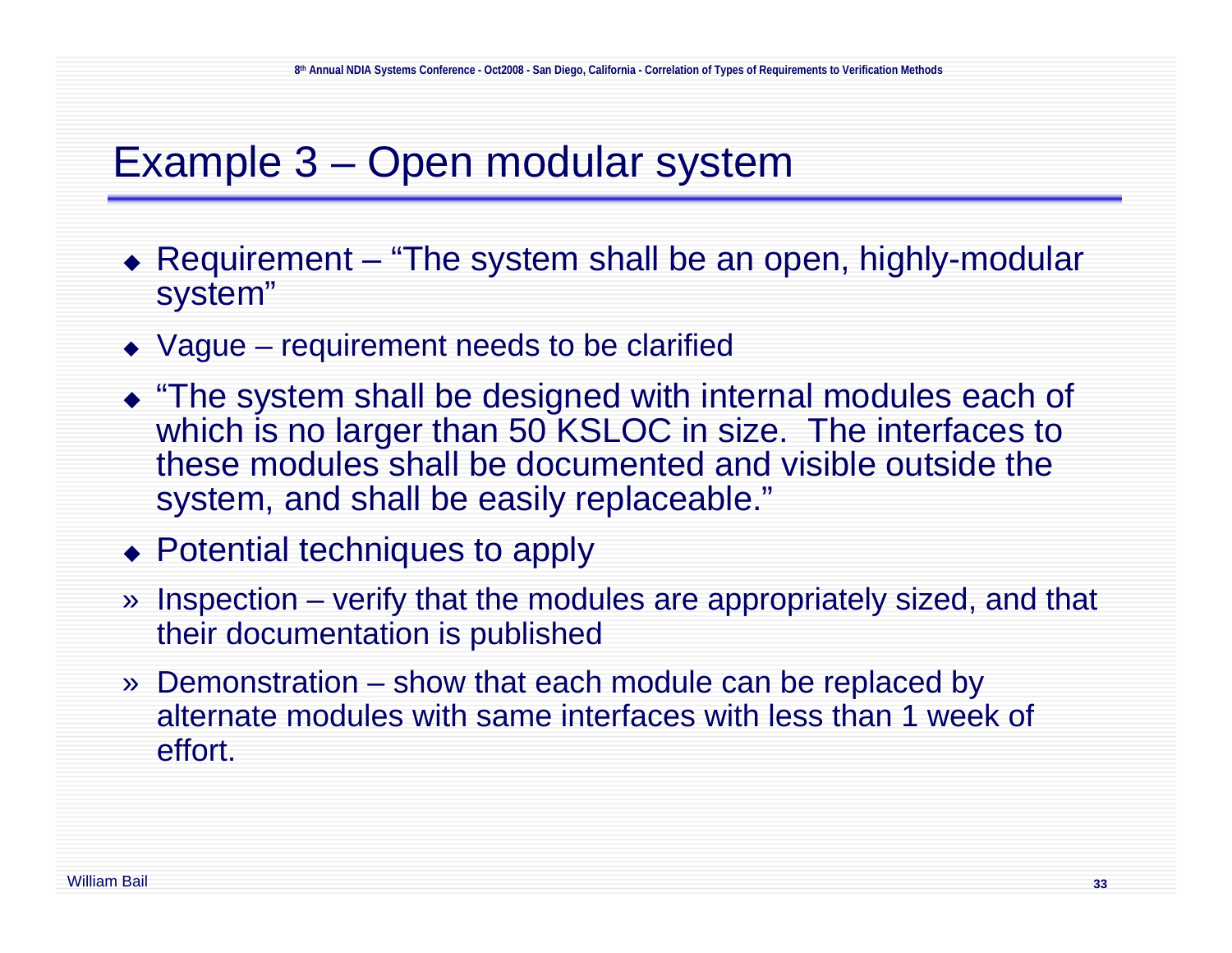### Agenda

- ◆ Introduction
- ◆ Types of requirements
- Verification techniques
- ◆ Selecting techniques for requirements
- Examples
- ◆ Wrap-up